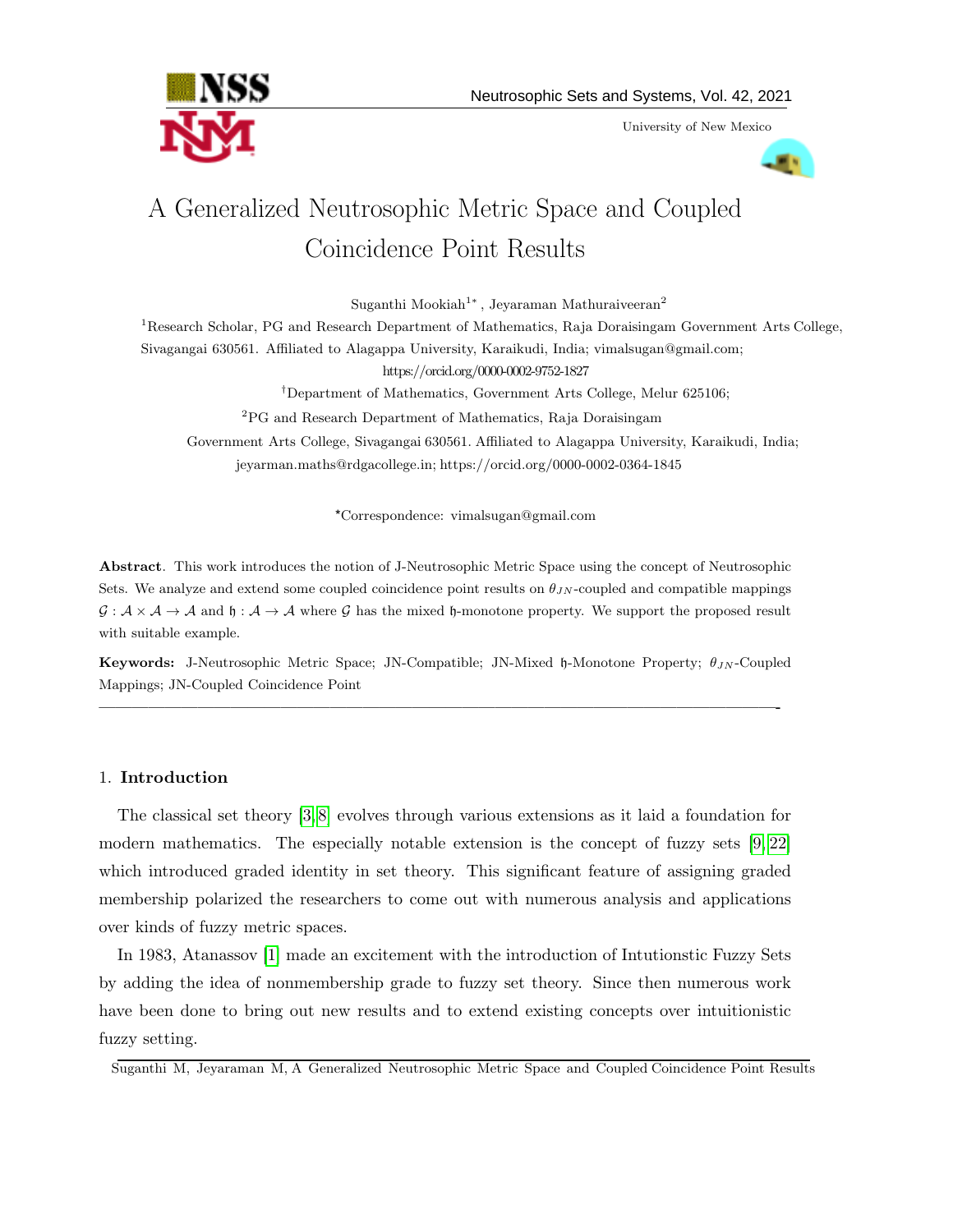In the year 1995, Florentin Smarandache [\[17](#page-16-4)[–19\]](#page-16-5) introduced Neutrosophy, an extension of intuitionistic fuzzy set, which claims that between an idea and its opposite, there is a continuum-power spectrum of neutralities. As neutrosophy adds neutralities to intuitionistic fuzzy sets, it inspired the research community and the field is currently growing fruitfully with so many investigations, analysis, computing techniques and applications [\[4–](#page-15-2)[7,](#page-16-6) [11,](#page-16-7) [13,](#page-16-8) [15,](#page-16-9) [20\]](#page-16-10).

In the meanwhile, Mustafa and Sims [\[14\]](#page-16-11) defined the following generalized metric space.

**Definition 1.1.** [\[14\]](#page-16-11)Let A be a nonempty set.  $G : \mathcal{A}^3 \to (-\infty, +\infty)$  is called a Generalized Metric (Shortly, G-metric) on A if for all  $\mu, \rho, \nu, \gamma \in \mathcal{A}$ ,

- (G1)  $G(\mu, \mu, \rho) > 0$  if  $\mu \neq \rho$ ,
- (G2)  $G(\mu, \rho, v) = 0$  if and only if  $\mu = \rho = v$
- (G3)  $G(\mu, \mu, \rho) \leq G(\mu, \rho, \nu)$  if  $\rho \neq \nu$
- (G4)  $G(\mu, \rho, v)$  is symmetry in all three variables.
- (G5)  $G(\mu, \rho, v) \leq G(\mu, \gamma, \gamma) + G(\gamma, \rho, v)$

The pair  $(A, G)$  is called generalized metric space.

This space was then used by Sun and Yang [\[21\]](#page-16-12) to bring out the notion of generalized fuzzy metric space. Mohiuddine and Alotaibi [\[12\]](#page-16-13) used it to introduce intuitionistic fuzzy metric space. As a consequence, numerous terms and definitions are introduced along with related results in these settings. Notable among them is the concept of common fixed point, coupled coincidence point and mixed h-monotone property that are given by Bhaskar and Lakshmikantham [\[2\]](#page-15-3) and Lakshmikantham and Ciric [\[10\]](#page-16-14).

**Definition 1.2.** [\[2\]](#page-15-3)Let A be a set with partial order  $\leq$ . The mapping  $\mathcal{G} : \mathcal{A} \times \mathcal{A} \longrightarrow \mathcal{A}$  is said to have the mixed monotone property if the following conditions hold.

- (i)  $\mu_1, \mu_2 \in \mathcal{A}, \mu_1 \leq \mu_2$  implies  $\mathcal{G}(\mu_1, \rho) \leq \mathcal{G}(\mu_2, \rho)$  for all  $\rho \in \mathcal{A}$ ;
- (ii)  $\rho_1, \rho_2 \in \mathcal{A}, \rho_1 \leq \rho_2$  implies  $\mathcal{G}(\mu, \rho_1) \leq \mathcal{G}(\mu, \rho_2)$  for all  $\mu \in \mathcal{A}$ .

**Definition 1.3.**  $[2](\mu, \rho) \in \mathcal{A} \times \mathcal{A}$  $[2](\mu, \rho) \in \mathcal{A} \times \mathcal{A}$  is a coupled fixed point of  $\mathcal{G} : \mathcal{A} \times \mathcal{A} \longrightarrow \mathcal{A}$  if  $\mathcal{G}(\mu, \rho) = \mu$ and  $\mathcal{G}(\rho,\mu) = \rho$ .

**Definition 1.4.** [\[10\]](#page-16-14)Let A be a set with partial order  $\leq$ . The mappings  $\mathcal{G}: A \times A \longrightarrow A$ and  $\mathfrak{h} : \mathcal{A} \to \mathcal{A}$  have mixed  $\mathfrak{h}$ -monotone property if the following conditions hold.

- (i)  $\mu_1, \mu_2 \in \mathcal{A}$ ,  $\mathfrak{h}(\mu_1) \leq \mathfrak{h}(\mu_2)$  implies  $\mathcal{G}(\mu_1, \rho) \leq \mathcal{G}(\mu_2, \rho)$  for all  $\rho \in \mathcal{A}$ ;
- (ii)  $\rho_1, \rho_2 \in \mathcal{A}, \mathfrak{h}(\rho_1) \leq \mathfrak{h}(\rho_2)$  implies  $\mathcal{G}(\mu, \rho_1) \leq \mathcal{G}(\mu, \rho_2)$  for all  $\mu \in \mathcal{A}$ .

**Definition 1.5.**  $[10](\mu, \rho) \in \mathcal{A} \times \mathcal{A}$  $[10](\mu, \rho) \in \mathcal{A} \times \mathcal{A}$  is a coupled coincidence point of  $\mathcal{G} : \mathcal{A} \times \mathcal{A} \longrightarrow \mathcal{A}$  and  $\mathfrak{h} : \mathcal{A} \to \mathcal{A}$  if  $\mathcal{G}(\mu, \rho) = \mathfrak{h}(\mu)$  and  $\mathcal{G}(\rho, \mu) = \mathfrak{h}(\rho)$ .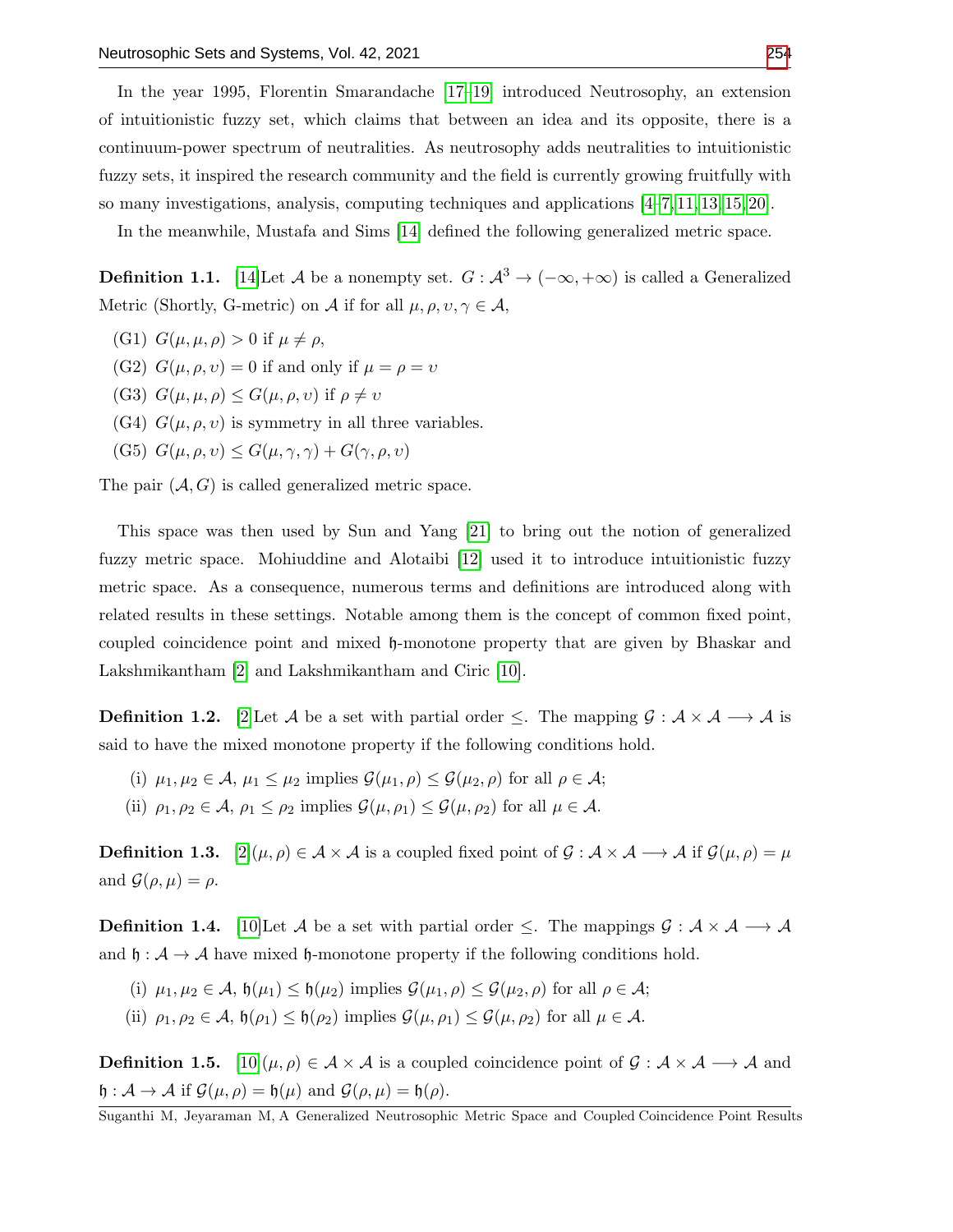In this scenario, we present here the notion of J-Neutrosophy Metric Space. We propose coincidence point results for compatible, coupled mappings that are having a kind of mixed monotone property in the newly defined space with a partial order.

## 2. J-Neutrosophic Metric Space

Let us start with the definitions of following binary operations which will be the main frame in defining the J-Neutrosophic Metric Space.

**Definition 2.1.** [\[16\]](#page-16-15) A binary operation  $\odot$  :  $[0,1] \times [0,1] \rightarrow [0,1]$  is a continuous *t*-norm (Shortly, CTN) if

 $(i)$   $\odot$  is commutative, associative and continuous,

(ii)  $t \odot 1 = t$  for all  $t \in [0,1]$ 

(iii)  $t \odot s \leq u \odot v$  whenever  $t \leq u$  and  $s \leq v$ , and  $s, t, u, v \in [0, 1]$ .

**Definition 2.2.** [\[16\]](#page-16-15) A binary operation  $\oslash$  : [0, 1]  $\times$  [0, 1] is a continuous *t*-conorm (Shortly, CTCN) if

 $(i)$   $\oslash$  is commutative, associative and continuous

(ii)  $t \oslash 0 = t$  for all  $t \in [0, 1]$ 

(iii)  $t \oslash s \leq u \oslash v$  whenever  $t \leq u$  and  $s \leq v$ , and  $s, t, u, v \in [0, 1]$ .

The following definition defines the new space, namely, J-Neutrosophic Metric Space.

**Definition 2.3.** Consider a nonempty set  $\mathcal{A}$ , a CTN  $\odot$ , two CTCNs  $\oslash$ ,  $\otimes$  and fuzzy sets J, S, F on  $\mathcal{A}^3 \times [0,1]$ . A 7-tuple  $(\mathcal{A}, J, S, F, \odot, \odot, \odot)$  is called a J-Neutrosophic Metric Space (Shortly, JNMS) if for each  $\mu, \rho, \nu, \gamma \in \mathcal{A}$  and  $t > 0$ ,

- (JN1)  $J(\mu, \rho, v, t) + S(\mu, \rho, v, t) + F(\mu, \rho, \mu, t) \leq 3$ ,
- (JN2)  $J(\mu, \rho, v, t) > 0$ ,
- (JN3)  $J(\mu, \rho, v, t)$  is symmetry in  $\mu, \rho$  and v,
- (JN4)  $J(\mu, \mu, \rho, t) \geq J(\mu, \rho, v, t)$  if  $\rho \neq v$ ,
- (JN5)  $J(\mu, \rho, v, t) = 1$  if and only if  $\mu = \rho = v$ ,
- (JN6)  $J(\mu, \rho, v, t + s) \geq J(\mu, \gamma, \gamma, t) \odot J(\gamma, \rho, v, s),$
- (JN7)  $J(\mu, \rho, v, t)$  is continuous with respect to t,
- (JN8) *J* is nondecreasing on  $[0, +\infty]$ ,  $\lim_{\alpha\to+\infty} J(\mu,\rho,\nu) = 1$ ,  $\lim_{\alpha\to 0} J(\mu,\rho,\nu) = 0$ ,
- (JN9)  $S(\mu, \rho, v, t) < 1$ ,
- (JN10)  $S(\mu, \rho, v, t)$  is symmetry in  $\mu, \rho$  and v,
- (JN11)  $S(\mu, \mu, \rho, t) \leq S(\mu, \rho, v, t)$  if  $\rho \neq v$ ,
- (JN12)  $S(\mu, \rho, v, t) = 0$  if and only if  $\mu = \rho = v$ ,
- (JN13)  $S(\mu, \rho, \nu, t + s) \leq S(\mu, \gamma, \gamma, t) \oslash S(\gamma, \rho, \nu, s),$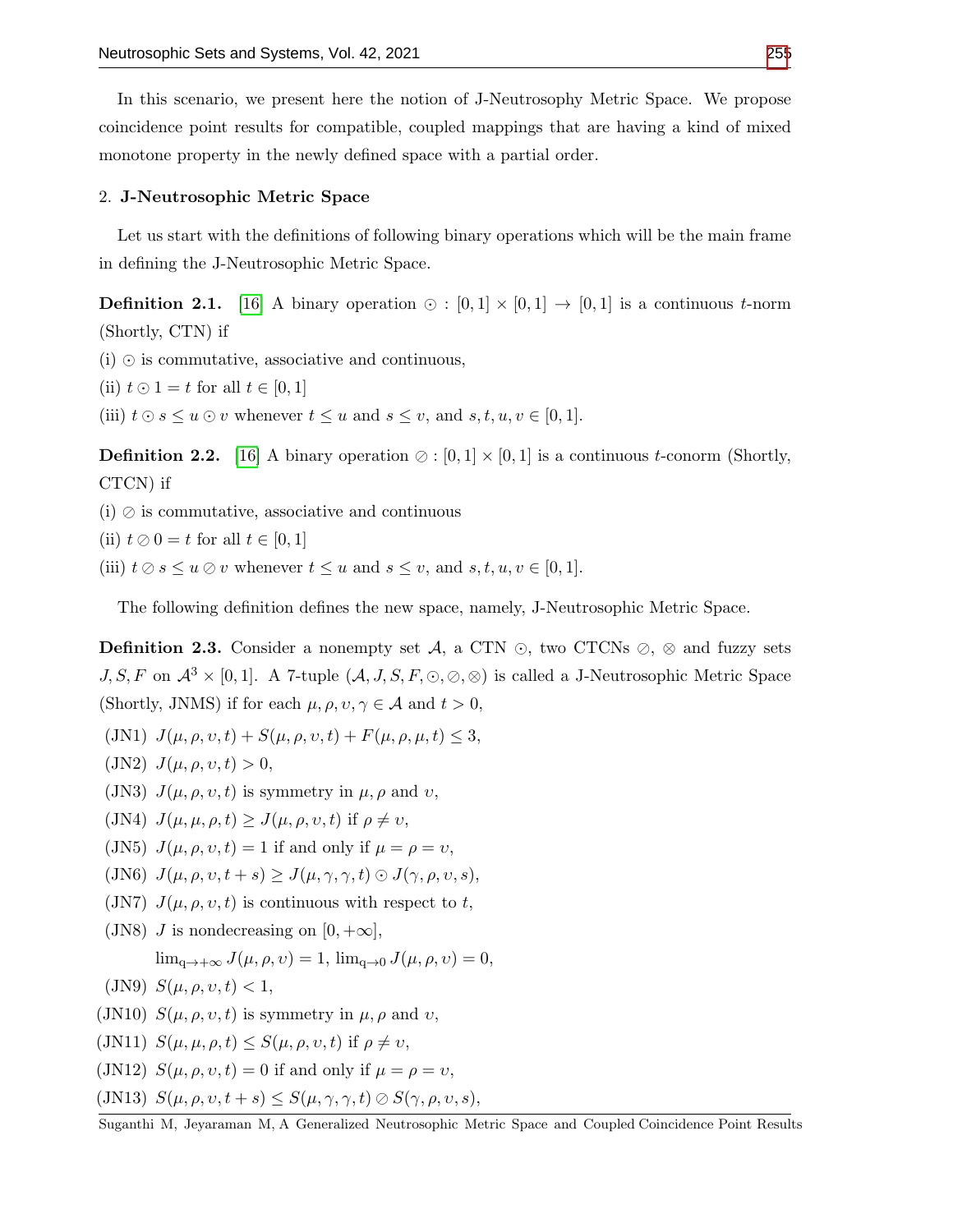- (JN14)  $S(\mu, \rho, v, t)$  is continuous with respect to t,
- (JN15) S is nonincreasing on  $[0, +\infty]$

 $\lim_{\alpha\to+\infty} S(\mu,\rho,\nu) = 0$ ,  $\lim_{\alpha\to 0} S(\mu,\rho,\nu) = 1$ 

(JN16)  $F(\mu, \rho, v, t) < 1$ ,

(JN17)  $F(\mu, \rho, v, t)$  is symmetry in  $\mu, \rho$  and v,

- (JN18)  $F(\mu, \mu, \rho, t) \leq F(\mu, \rho, v, t)$  if  $\rho \neq v$ ,
- (JN19)  $F(\mu, \rho, v, t) = 0$  if and only if  $\mu = \rho = v$ ,
- (JN20)  $F(\mu, \rho, v, t + s) \leq F(\mu, \gamma, \gamma, t) \otimes F(\gamma, \rho, v, s),$
- (JN21)  $F(\mu, \rho, v, t)$  is continuous with respect to t.
- (JN22) F is nonincreasing on  $[0, +\infty]$ ,

 $\lim_{\mathbf{q}\to\mathbf{+\infty}} F(\mu,\rho,\nu) = 0$ ,  $\lim_{\mathbf{q}\to 0} F(\mu,\rho,\nu) = 1$ .

The triplet  $(J, S, F)$  is called J-Neutrosophic Metric on A.

**Remark 2.4.**  $J(\mu, \rho, v, t)$ ,  $S(\mu, \rho, v, t)$  and  $F(\mu, \rho, v, t)$  represent, respectively, the degree of nearness, the degree of non-nearness and the degree of indeterminacy between  $\mu$ ,  $\rho$  and  $\upsilon$  with respect to t.

<span id="page-3-0"></span>**Example 2.5.** Let  $(A, G)$  be a generalized metric space. Define the fuzzy sets  $J, S, F$  by

$$
J(\mu, \rho, v, t) = \frac{t}{t + G(\mu, \rho, v)},
$$
  
\n
$$
S(\mu, \rho, v, t) = \frac{G(\mu, \rho, v)}{t + G(\mu, \rho, v)} \text{ and}
$$
  
\n
$$
F(\mu, \rho, v, t) = \frac{G(\mu, \rho, v)}{t} \text{ for all } \mu, \rho, v \in \mathcal{A}
$$

Define  $\odot$ ,  $\oslash$  and  $\otimes$  by  $a \odot b = ab$ ,  $a \oslash b = min\{a + b, 1\}$  and  $a \otimes b = max\{a, b\}$ . Then  $(\mathcal{A}, J, S, F, \odot, \odot, \otimes)$  is a JNMS.

**Definition 2.6.** Consider a JNMS  $(A, J, S, F, \odot, \oslash, \oslash)$ . Let  $\mu \in A$ ,  $r \in (0, 1)$  and  $t > 0$ . The JN-open ball  $B(\mu, r, t)$  with centre at  $\mu$  and radius r is defined by

$$
B(\mu, r, t) = \{ \rho \in \mathcal{A} : J(\mu, \mu, \rho) > 1 - r, S(\mu, \mu, \rho) < r, F(\mu, \mu, \rho) < r \}.
$$

Remark 2.7. The above definition leads to the following facts.

- (1) Every JN-open ball is an open set.
- (2) Every JNMS is Hausdorff.

It follows from the above remark that the collection  $\{B(\mu, r,t): \mu \in \mathcal{A}, r \in (0,1), t > 0\}$ forms a base for the JN-metric topology on  $A$  and this topology coincides with the metric topology arising from the generalized metric.

**Definition 2.8.** A sequence  $\{\mu_q\}$  in a JNMS  $(A, J, S, F, \odot, \odot, \odot)$  is JN-Convergent to x if it converges to  $x$  in the JN-metric topology.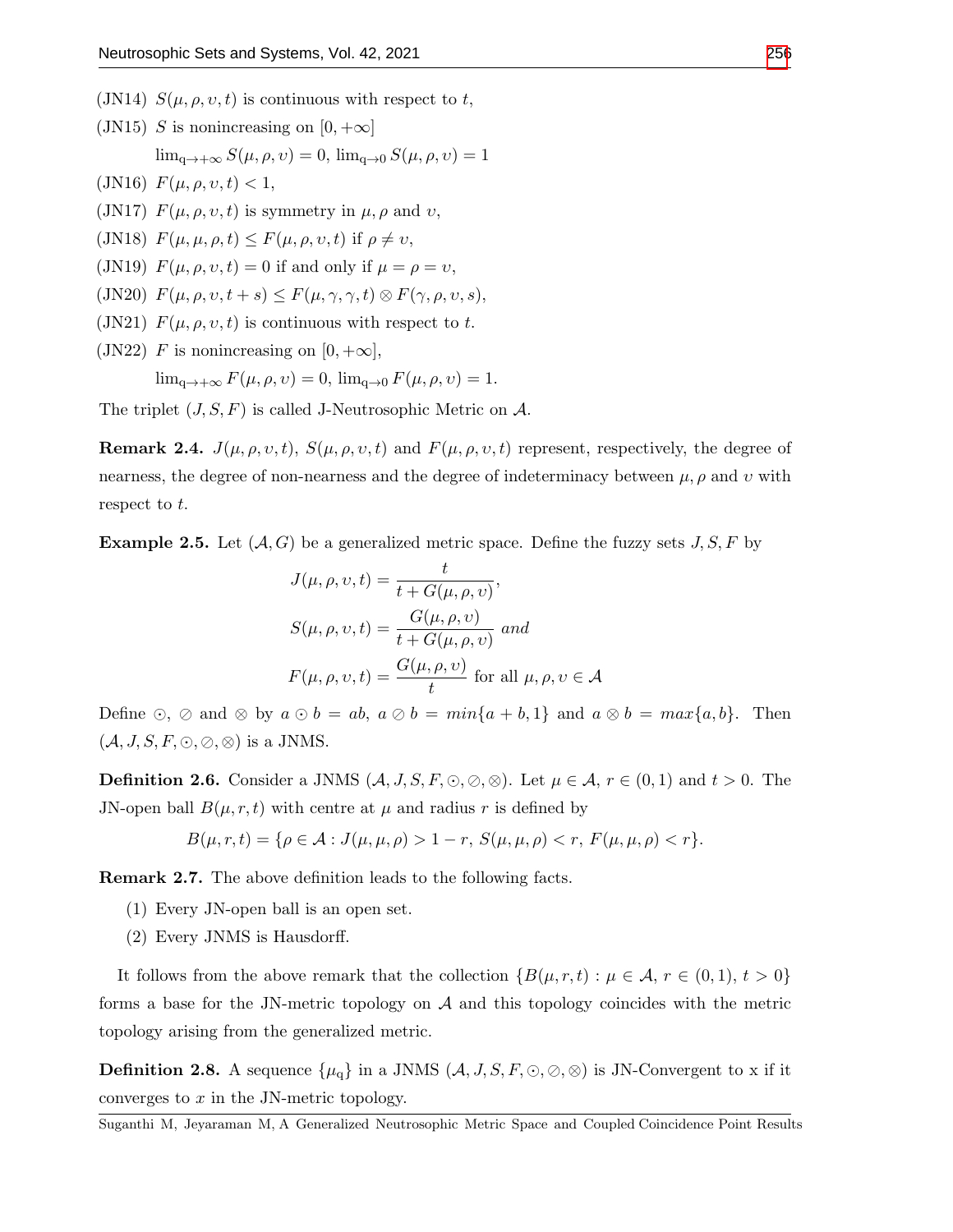- (1)  $\{\mu_{\alpha}\}\$ is JN-convergent to  $\mu$ .
- (2)  $d_G(\mu_{\alpha}, \mu) \longrightarrow 0$  as  $n \longrightarrow +\infty$ .
- (3)  $J(\mu_{\rm q}, \mu_{\rm q}, \mu, t) \longrightarrow 1$ ,  $S(\mu_{\rm q}, \mu_{\rm q}, \mu, t) \longrightarrow 0$ ,  $F(\mu_{\rm q}, \mu_{\rm q}, \mu, t) \longrightarrow 0$  as  $n \longrightarrow +\infty$ .
- (4)  $J(\mu_{\alpha}, \mu, \mu, t) \longrightarrow 1$ ,  $S(\mu_{\alpha}, \mu, \mu, t) \longrightarrow 0$ ,  $F(\mu_{\alpha}, \mu, \mu, t) \longrightarrow 0$  as  $n \longrightarrow +\infty$ .
- (5)  $J(\mu_{\rm q}, \mu_{m}, \mu, t) \longrightarrow 1$ ,  $S(\mu_{\rm q}, \mu_{m}, \mu, t) \longrightarrow 0$ ,  $F(\mu_{\rm q}, \mu_{m}, \mu, t) \longrightarrow 0$  as  $n \longrightarrow +\infty$ .

**Definition 2.10.** A sequence  $\{\mu_q\}$  in a JNMS  $(A, J, S, F, \odot, \odot, \odot)$  is JN-Cauchy if for every  $\epsilon > 0$  and  $t > 0$  there exists  $N \in \mathbb{N}$  such that  $J(\mu_{\rm q}, \mu_{m}, \mu_{l}, t) > 1 - \epsilon$ ,  $S(\mu_{\rm q}, \mu_{m}, \mu_{l}, t) < \epsilon$ ,  $F(\mu_{\rm q}, \mu_{\rm m}, \mu_l, t) < \epsilon$  for all  $n, m, l \in \mathbb{N}$ . A JNMS is said to be JN-Complete if every JN-Cauchy sequence is JN-convergent.

Definition 2.11. A JNMS (A, J, S, F, , , ⊗) is said to be regular if the following conditions hold:

- (i) If a nondecreasing sequence  $\mu_q$  in A JN-converges to  $\mu$ , then  $\mu_q \leq \mu$  for all n.
- (ii) If a nonincreasing sequence  $\mu_q$  in A JN-converges to  $\mu$ , then  $\mu_q \geq \mu$  for all n.

**Definition 2.12.** Let  $(A, J, S, F, \odot, \odot)$  be a JNMS. The mappings  $G : A \times A \longrightarrow A$  and  $\mathfrak{h}: \mathcal{A} \longrightarrow \mathcal{A}$  are said to be JN-Compatible if for all  $t > 0$ ,

$$
\lim_{q \to \infty} J(\mathfrak{h}\mathcal{G}(\mu_q, \rho_q), \mathfrak{h}\mathcal{G}(\mu_q, \rho_q), \mathcal{G}(\mathfrak{h}x_q, \mathfrak{h}\rho_q), t) = 1,
$$
\n
$$
\lim_{q \to \infty} S(\mathfrak{h}\mathcal{G}(\mu_q, \rho_q), \mathfrak{h}\mathcal{G}(\mu_q, \rho_q), \mathcal{G}(\mathfrak{h}x_q, \mathfrak{h}\rho_q), t) = 0,
$$
\n
$$
\lim_{q \to \infty} F(\mathfrak{h}\mathcal{G}(\mu_q, \rho_q), \mathfrak{h}\mathcal{G}(\mu_q, \rho_q), \mathcal{G}(\mathfrak{h}x_q, \mathfrak{h}\rho_q), t) = 0,
$$
\n
$$
\lim_{q \to \infty} J(\mathfrak{h}\mathcal{G}(\rho_q, \mu_q), \mathfrak{h}\mathcal{G}(\rho_q, \mu_q), \mathcal{G}(\mathfrak{h}y_q, \mathfrak{h}\mu_q), t) = 1,
$$
\n
$$
\lim_{q \to \infty} S(\mathfrak{h}\mathcal{G}(\rho_q, \mu_q), \mathfrak{h}\mathcal{G}(\rho_q, \mu_q), \mathcal{G}(\mathfrak{h}y_q, \mathfrak{h}\mu_q), t) = 0
$$
and\n
$$
\lim_{q \to +\infty} F(\mathfrak{h}\mathcal{G}(\rho_q, \mu_q), \mathfrak{h}\mathcal{G}(\rho_q, \mu_q), \mathcal{G}(\mathfrak{h}y_q, \mathfrak{h}\mu_q), t) = 0,
$$

where  $\{\mu_q\}$  and  $\{\rho_q\}$  are sequences in A such that  $\lim_{q\to+\infty} \mathcal{G}(\mu_q, \rho_q) = \lim_{q\to+\infty} \mathfrak{h}\mu_q = \mu$ and  $\lim_{q\to+\infty} \mathcal{G}(\rho_q, \mu_q) = \lim_{q\to+\infty} \mathfrak{h}\rho_q = \rho$  for some  $\mu, \rho \in \mathcal{A}$ .

To continue the work, we need to define the family  $\Theta$  of strictly increasing, upper semicontinuous functions  $\theta : [0, +\infty) \to [0, \infty)$  in which  $\theta(0) = \{0\}, \theta(t) < t$  and  $\sum_{q=1}^{+\infty} \theta^n(t) < +\infty$ for all  $t > 0$ .

Suganthi M, Jeyaraman M, A Generalized Neutrosophic Metric Space and Coupled Coincidence Point Results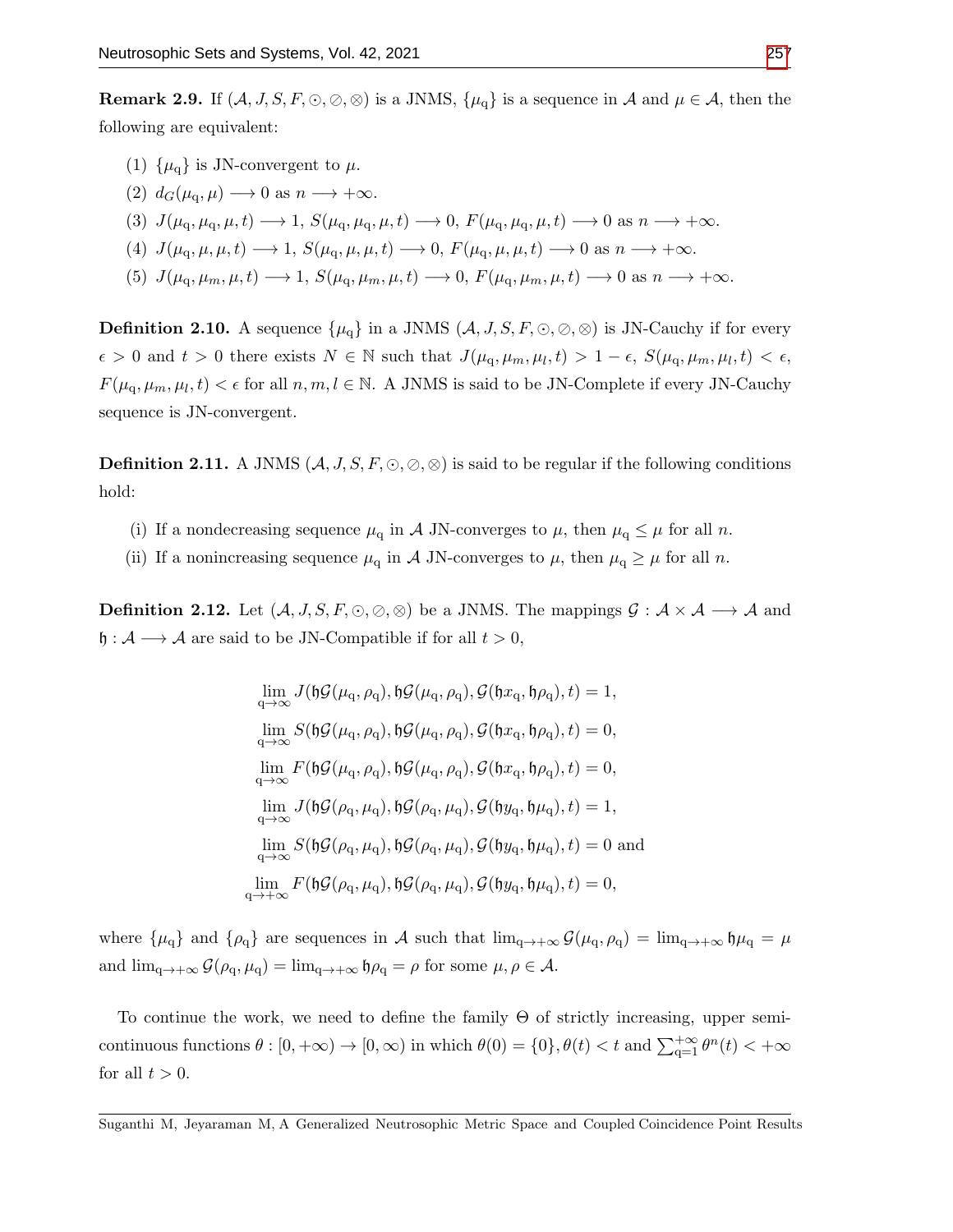**Definition 2.13.** Let  $(A, J, S, F, \odot, \odot)$  be a JNMS. The mapping  $G : A \times A \longrightarrow A$  is said to be self  $\theta_{JN}$  –coupled if there exists  $\theta \in \Theta$  such that

$$
J(\mathcal{G}(\mu, \rho), \mathcal{G}(\mu, \rho), \mathcal{G}(\gamma, \sigma), \theta(t)) \geq \Big\{ J(\mu, \mu, \gamma, t) \odot J(\mu, \mu, \mathcal{G}(\mu, \rho), t) \odot J(\gamma, \gamma, \mathcal{G}(\gamma, \sigma), t) \Big\}, \nS(\mathcal{G}(\mu, \rho), \mathcal{G}(\mu, \rho), \mathcal{G}(\gamma, \sigma), \theta(t)) \leq \Big\{ S(\mu, \mu, \gamma, t) \oslash S(\mu, \mu, \mathcal{G}(\mu, \rho), t) \oslash S(\gamma, \gamma, \mathcal{G}(\gamma, \sigma), t), \nF(\mathcal{G}(\mu, \rho), \mathcal{G}(\mu, \rho), \mathcal{G}(\gamma, \sigma), \theta(t)) \leq \Big\{ F(\mu, \mu, \gamma, t) \otimes F(\mu, \mu, \mathcal{G}(\mu, \rho), t) \oslash F(\gamma, \gamma, \mathcal{G}(\gamma, \sigma), t) \Big\},
$$

for all  $\mu, \rho, \gamma, \sigma \in \mathcal{A}$  and  $t > 0$  with  $\mu \leq \gamma$ ,  $\rho \geq \sigma$  or  $\mu \geq \gamma$ ,  $\rho \leq \sigma$ .

**Definition 2.14.** Let  $(A, J, S, F, \odot, \odot, \odot)$  be a JNMS. The mappings  $G : A \times A \longrightarrow A$  and  $\mathfrak{h} : \mathcal{A} \longrightarrow \mathcal{A}$  are said to be  $\theta_{JN}$  –coupled if there exists  $\theta \in \Theta$  such that

$$
J(\mathcal{G}(\mu,\rho),\mathcal{G}(\mu,\rho),\mathcal{G}(\gamma,\sigma),\theta(t)) \geq \Big\{ J(\mathfrak{h}(\mu),\mathfrak{h}(\mu),u,t) \odot J(\mathfrak{h}(\mu),\mathfrak{h}(\mu),F(\mu,\rho),t) \Big\}
$$

$$
\odot J(\mathfrak{h}(\gamma),\mathfrak{h}(\gamma),F(\gamma,\sigma),t) \Big\},
$$

$$
S(\mathcal{G}(\mu,\rho),\mathcal{G}(\mu,\rho),\mathcal{G}(\gamma,\sigma),\theta(t)) \leq \Big\{ S(\mathfrak{h}(\mu),\mathfrak{h}(\mu),\gamma,t) \oslash S(\mathfrak{h}(\mu),\mathfrak{h}(\mu),\mathcal{G}(\mu,\rho),t) \Big\}
$$

$$
\otimes S(\mathfrak{h}(\gamma),\mathfrak{h}(\gamma),\mathcal{G}(\gamma,\sigma),t) \Big\},
$$

$$
F(\mathcal{G}(\mu,\rho),\mathcal{G}(\mu,\rho),\mathcal{G}(\gamma,\sigma),\theta(t)) \leq \Big\{ F(\mathfrak{h}(\mu),\mathfrak{h}(\mu),\gamma,t) \otimes F(\mathfrak{h}(\mu),\mathfrak{h}(\mu),\mathcal{G}(\mu,\rho),t) \Big\}
$$

$$
\oslash F(\mathfrak{h}(\gamma),\mathfrak{h}(\gamma),\mathcal{G}(\gamma,\sigma),t) \Big\},
$$

for all  $\mu, \rho, \gamma, \sigma \in \mathcal{A}$  and  $t > 0$  with  $\mathfrak{h}(\mu) \leq \mathfrak{h}(\gamma)$ ,  $\mathfrak{h}(\rho) \geq \mathfrak{h}(\sigma)$  or  $\mathfrak{h}(\mu) \geq \mathfrak{h}(\gamma)$ ,  $\mathfrak{h}(\rho) \leq \mathfrak{h}(\sigma)$ .

<span id="page-5-0"></span>**Lemma 2.15.** Let  $(A, J, S, F, \odot, \odot, \otimes)$  be a JNMS and

$$
\Lambda_{\kappa}(\mu,\rho,\upsilon)=\inf\{t>0: J(\mu,\rho,\upsilon,t)>1-\kappa, S(\mu,\rho,\upsilon,t)<\kappa, F(\mu,\rho,\upsilon,t)<\kappa\}
$$

for all  $\mu, \rho, \nu \in \mathcal{A}, \ \kappa \in (0,1]$  and  $t > 0$ . Then for each  $\kappa \in (0,1]$ , there exists  $\mu \in (0,1]$  such that  $\Lambda_{\kappa}(\mu_1, \mu_1, \mu_q) \leq \sum_{q=1}^{n-1} \Lambda_{\mu}(\mu_q, \mu_q, \mu_{q+1})$ 

*Proof.* For  $\kappa \in (0,1]$ , choose  $\mu \in (0,1]$  such that  $\odot^{(n-1)}(1-\mu) > 1-\kappa$ ,  $\oslash^{(n-1)}\mu < \kappa$ ,  $\otimes^{(n-1)}\mu < \kappa$ . Let  $\epsilon > 0$ . Then

$$
J(\mu_1, \mu_1, \mu_q, \Lambda_\mu(\mu_q, \mu_q, \mu_{q+1}) + (n-1)\epsilon)
$$
  
\n
$$
\geq J(\mu_1, \mu_1, \mu_2, \Lambda_\mu(\mu_1, \mu_1, \mu_2) + \epsilon) \odot \cdots \odot J(\mu_{q-1}, \mu_{q-1}, \mu_q, \Lambda_\mu(\mu_{q-1}, \mu_{q-1}, \mu_q) + \epsilon)
$$
  
\n
$$
> \odot^{(n-1)} (1-\mu)
$$
  
\n
$$
> 1 - \kappa
$$

Suganthi M, Jeyaraman M, A Generalized Neutrosophic Metric Space and Coupled Coincidence Point Results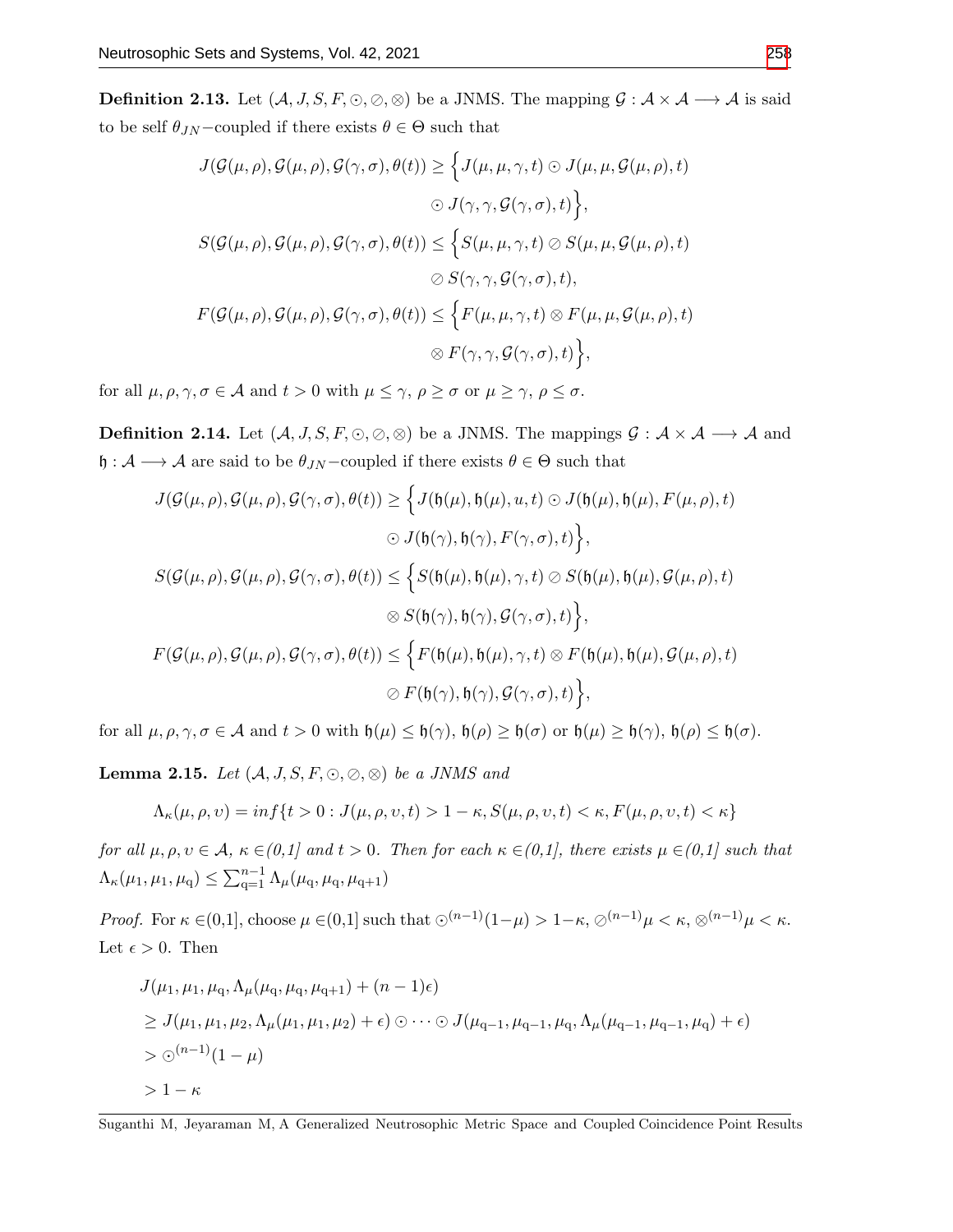$$
S(\mu_1, \mu_1, \mu_q, \Lambda_\mu(\mu_q, \mu_q, \mu_{q+1}) + (n-1)\epsilon)
$$
  
\n
$$
\leq S(\mu_1, \mu_1, \mu_2, \Lambda_\mu(\mu_1, \mu_1, \mu_2) + \epsilon) \oslash \cdots \oslash S(\mu_{q-1}, \mu_{q-1}, \mu_q, \Lambda_\mu(\mu_{q-1}, \mu_{q-1}, \mu_q) + \epsilon)
$$
  
\n
$$
< \oslash^{(n-1)} \mu
$$
  
\n
$$
< \kappa
$$
  
\n
$$
F(\mu_1, \mu_1, \mu_q, \Lambda_\mu(\mu_q, \mu_q, \mu_{q+1}) + (n-1)\epsilon)
$$
  
\n
$$
\leq S(\mu_1, \mu_1, \mu_2, \Lambda_\mu(\mu_1, \mu_1, \mu_2) + \epsilon) \otimes \cdots \otimes S(\mu_{q-1}, \mu_{q-1}, \mu_q, \Lambda_\mu(\mu_{q-1}, \mu_{q-1}, \mu_q) + \epsilon)
$$
  
\n
$$
< \oslash^{(n-1)} \mu
$$
  
\n
$$
< \kappa
$$

Therefore, we have  $\Lambda_{\mu}(\mu_1, \mu_1, \mu_q) \leq \Lambda_{\mu}(\mu_1, \mu_1, \mu_2) + \cdots + \Lambda_{\mu}(\mu_{q-1}, \mu_{q-1}, \mu_q) + (n-1)\epsilon$ . As  $\epsilon > 0$  is arbitrary,  $\Lambda_{\mu}(\mu_1, \mu_1, \mu_q) \leq \Lambda_{\mu}(\mu_1, \mu_1, \mu_2) + \cdots + \Lambda_{\mu}(\mu_{q-1}, \mu_{q-1}, \mu_q)$ .

<span id="page-6-0"></span>**Lemma 2.16.** A sequence  $\{\mu_q\}$  in a JNMS  $(A, J, S, F, \odot, \odot, \otimes)$  is JN-Cauchy if for some  $\theta \in \Theta$ ,

$$
J(\mu_{\mathbf{q}}, \mu_{\mathbf{q}}, \mu_{\mathbf{q+1}}, \theta(t)) \ge J(\mu_{\mathbf{q-1}}, \mu_{\mathbf{q-1}}, \mu_{\mathbf{q}}, t) \odot J(\mu_{\mathbf{q}}, \mu_{\mathbf{q}}, \mu_{\mathbf{q+1}}, t),
$$
  

$$
S(\mu_{\mathbf{q}}, \mu_{\mathbf{q}}, \mu_{\mathbf{q+1}}, \theta(t)) \le S(\mu_{\mathbf{q-1}}, \mu_{\mathbf{q-1}}, \mu_{\mathbf{q}}, t) \oslash S(\mu_{\mathbf{q}}, \mu_{\mathbf{q}}, \mu_{\mathbf{q+1}}, t),
$$
  

$$
F(\mu_{\mathbf{q}}, \mu_{\mathbf{q}}, \mu_{\mathbf{q+1}}, \theta(t)) \le F(\mu_{\mathbf{q-1}}, \mu_{\mathbf{q-1}}, \mu_{\mathbf{q}}, t) \otimes F(\mu_{\mathbf{q}}, \mu_{\mathbf{q}}, \mu_{\mathbf{q+1}}, t),
$$

for all  $t > 0$ .

*Proof.* Denote  $\Lambda_{\mu}(\mu_{q-1}, \mu_{q-1}, \mu_q)$  by  $a_q$ . For given  $\epsilon > 0$  and each  $a_q$ , we can find  $m_q > a_q$ such that  $\theta(\mathsf{m}_q) < \theta(a_q) + \epsilon$ . Now,

$$
J(\mu_{\mathbf{q}}, \mu_{\mathbf{q}}, \mu_{\mathbf{q+1}}, \mathbf{m}_{\mathbf{q}}) > 1 - \kappa,
$$
  

$$
S(\mu_{\mathbf{q}}, \mu_{\mathbf{q}}, \mu_{\mathbf{q+1}}, \mathbf{m}_{\mathbf{q}}) < \kappa,
$$
  

$$
F(\mu_{\mathbf{q}}, \mu_{\mathbf{q}}, \mu_{\mathbf{q+1}}, \mathbf{m}_{\mathbf{q}}) < \kappa.
$$

Take  $M_{\mathbf{q}} = max\{ \mathsf{m}_{\mathbf{q}}, \mathsf{m}_{\mathbf{q}+1} \},\$  then

$$
J(\mu_{\mathbf{q}}, \mu_{\mathbf{q}}, \mu_{\mathbf{q}+1}, \theta(M_{\mathbf{q}})) \ge J(\mu_{\mathbf{q}-1}, \mu_{\mathbf{q}-1}, \mu_{\mathbf{q}}, M_{\mathbf{q}}) \odot J(\mu_{\mathbf{q}}, \mu_{\mathbf{q}}, \mu_{\mathbf{q}+1}, M_{\mathbf{q}})
$$
  
\n
$$
\ge J(\mu_{\mathbf{q}-1}, \mu_{\mathbf{q}-1}, \mu_{\mathbf{q}}, \mathbf{m}_{\mathbf{q}}) \odot J(\mu_{\mathbf{q}}, \mu_{\mathbf{q}}, \mu_{\mathbf{q}+1}, \mathbf{m}_{\mathbf{q}+1})
$$
  
\n
$$
> 1 - \kappa.
$$
  
\n
$$
S(\mu_{\mathbf{q}}, \mu_{\mathbf{q}}, \mu_{\mathbf{q}+1}, \theta(M_{\mathbf{q}})) \le S(\mu_{\mathbf{q}-1}, \mu_{\mathbf{q}-1}, \mu_{\mathbf{q}}, M_{\mathbf{q}}) \oslash S(\mu_{\mathbf{q}}, \mu_{\mathbf{q}}, \mu_{\mathbf{q}+1}, M_{\mathbf{q}})
$$

$$
\leq S(\mu_{\text{q}-1},\mu_{\text{q}-1},\mu_{\text{q}},\mathsf{m}_{\text{q}})\oslash S(\mu_{\text{q}},\mu_{\text{q}},\mu_{\text{q}+1},\mathsf{m}_{\text{q}+1})
$$

 $< \kappa$ .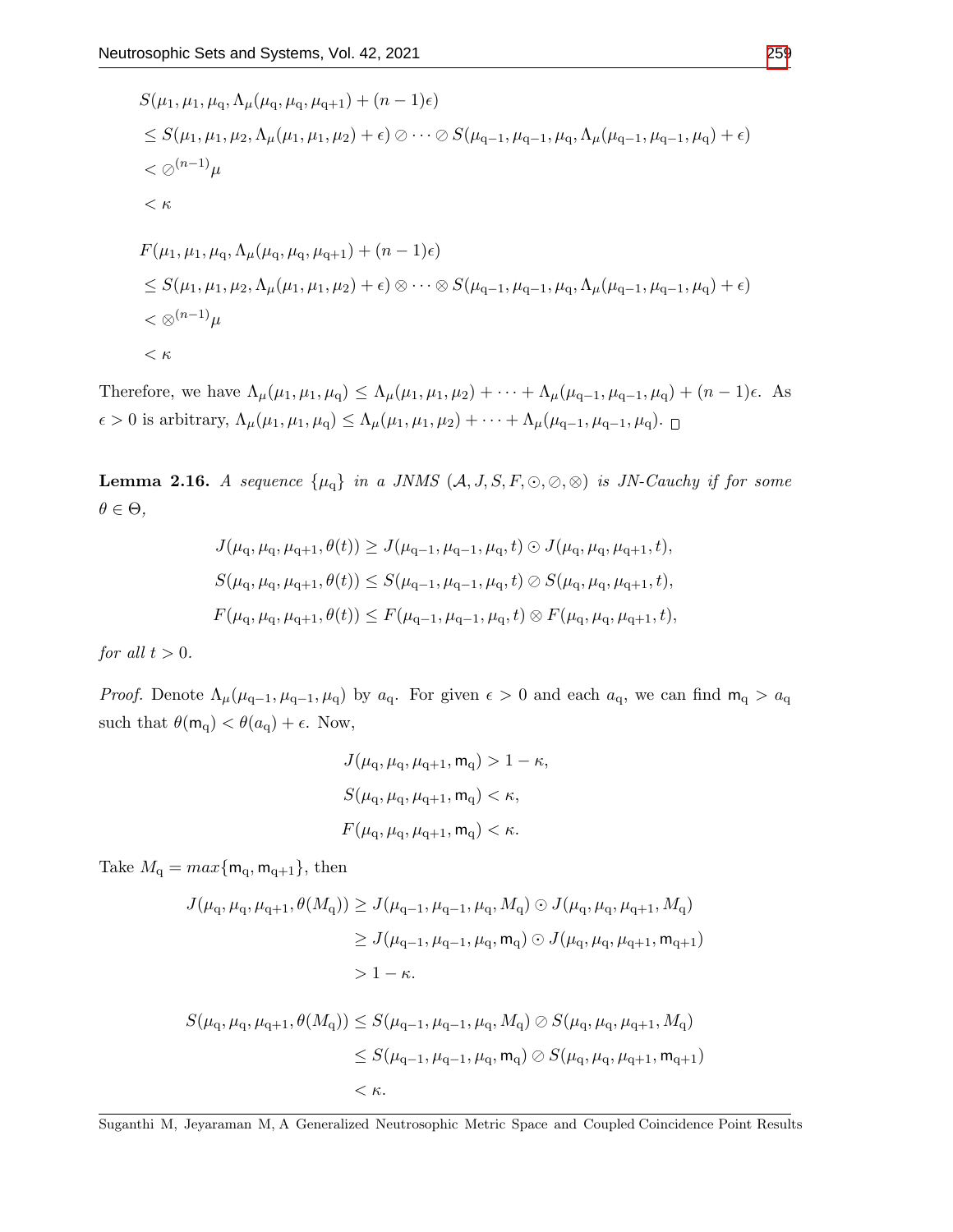$$
F(\mu_{\mathbf{q}}, \mu_{\mathbf{q}}, \mu_{\mathbf{q}+1}, \theta(M_{\mathbf{q}})) \le F(\mu_{\mathbf{q}-1}, \mu_{\mathbf{q}-1}, \mu_{\mathbf{q}}, M_{\mathbf{q}} \otimes F(\mu_{\mathbf{q}}, \mu_{\mathbf{q}}, \mu_{\mathbf{q}+1}, M_{\mathbf{q}})
$$
  

$$
\le F(\mu_{\mathbf{q}-1}, \mu_{\mathbf{q}-1}, \mu_{\mathbf{q}}, \mathbf{m}_{\mathbf{q}}) \otimes F(\mu_{\mathbf{q}}, \mu_{\mathbf{q}}, \mu_{\mathbf{q}+1}, \mathbf{m}_{\mathbf{q}+1})
$$
  
<  $\kappa$ .

From Lemma [2.15,](#page-5-0)

$$
\Lambda_{\kappa}(\mu_{\mathbf{q}}, \mu_{\mathbf{q}}, \mu_{\mathbf{q}+1}) \leq \theta(M_{\mathbf{q}}) = \max\{\theta(\mathbf{m}_{\mathbf{q}}), \theta(\mathbf{m}_{\mathbf{q}+1})\} \leq \max\{\theta(a_{\mathbf{q}}), \theta(a_{\mathbf{q}+1})\} + \epsilon.
$$

From the choice of  $\epsilon$ ,  $a_{q+1} \leq max{\lbrace \theta(a_q), \theta(a_{q+1}) \rbrace}$ . Hence, for  $\epsilon > 0$ , we can find  $n_0$  for which  $J(\mu_{\rm q}, \mu_{\rm q}, \mu_{m}, \epsilon) > 1 - \kappa$ ,  $S(\mu_{\rm q}, \mu_{\rm q}, \mu_{m}, \epsilon) < \kappa$  and  $F(\mu_{\rm q}, \mu_{\rm q}, \mu_{m}, \epsilon) < \kappa$  for all  $n, m \geq n_0$ . Therefore  $\{\mu_q\}$  is a JN-Cauchy sequence.  $\Box$ 

#### 3. Main Results

The following theorem exhibits the existence of coupled coincidence point of two continuous, compatible functions  $\mathcal{G}: \mathcal{A} \times \mathcal{A} \to \mathcal{A}$  and  $\mathfrak{h}: \mathcal{A} \to \mathcal{A}$  where  $\mathcal{G}$  has the mixed  $\mathfrak{h}$ -monotone property.

<span id="page-7-1"></span>**Theorem 3.1.** Consider a complete JNMS  $(A, J, S, F, \odot, \odot, \otimes)$  where A is a partially ordered set. Consider the mappings  $\mathcal{G} : \mathcal{A} \times \mathcal{A} \to \mathcal{A}$  and  $\mathfrak{h} : \mathcal{A} \to \mathcal{A}$  where

- (a)  $\mathcal{G}(\mathcal{A} \times \mathcal{A}) \subseteq \mathfrak{h}(\mathcal{A}),$
- (b)  $\mathcal G$  and  $\mathfrak h$  are continuous,
- (c)  $\mathcal G$  and  $\mathfrak h$  are compatible,
- (d)  $\mathcal G$  has mixed  $\mathfrak h$ -monotone property,
- (e) G and h are  $\theta_{JN}$  coupled for some  $\theta \in \Theta$ .

If there exist  $\mu_0, \rho_0 \in A$  for which  $\mathfrak{h}(\mu_0) \leq \mathcal{G}(\mu_0, \rho_0)$  and  $\mathfrak{h}(\rho_0) \geq \mathcal{G}(\rho_0, \mu_0)$ , then G and  $\mathfrak{h}$  have a coupled coincidence point.

*Proof.* Define sequences  $\{\mu_q\}$  and  $\{\rho_q\}$  by  $\mathfrak{h}(\mu_{q+1}) = \mathcal{G}(\mu_q, \rho_q)$  and  $\mathfrak{h}(\rho_{q+1}) = \mathcal{G}(\rho_q, \mu_q), n \geq 0$ . Let us prove by induction that

<span id="page-7-0"></span>
$$
\mathfrak{h}(\mu_{\mathbf{q}}) \le \mathfrak{h}(\mu_{\mathbf{q}+1}), \mathfrak{h}(\rho_{\mathbf{q}}) \ge \mathfrak{h}(\rho_{\mathbf{q}+1}) \text{ for all } n \ge 0.
$$
 (1)

The choice of  $\mu_0, \rho_0$  gives that  $\mathfrak{h}(\mu_0) \leq \mathfrak{h}(\mu_1), \mathfrak{h}(\rho_0) \geq \mathfrak{h}(\rho_1)$ . Suppose [\(1\)](#page-7-0) is true for  $n = m$ . Then by the mixed  $\mathfrak h$ -monotone property of  $\mathcal G$ , we have that

$$
\mathfrak{h}(\mu_{q+1})=\mathcal{G}(\mu_q,\rho_q)\leq\mathcal{G}(\mu_{q+1},\rho_q),\,\mathfrak{h}(\rho_{q+1})=\mathcal{G}(\rho_q,\mu_q)\geq\mathcal{G}(\rho_{q+1},\mu_q)
$$

which gives that

$$
\mathfrak{h}(\mu_{q+2}) = \mathcal{G}(\mu_{q+1}, \rho_{q+1}) \ge \mathcal{G}(\mu_{q+1}, \rho_q), \ \mathfrak{h}(\rho_{q+2}) = \mathcal{G}(\rho_{q+1}, \mu_{q+1}) \le \mathcal{G}(\rho_{q+1}, \mu_q).
$$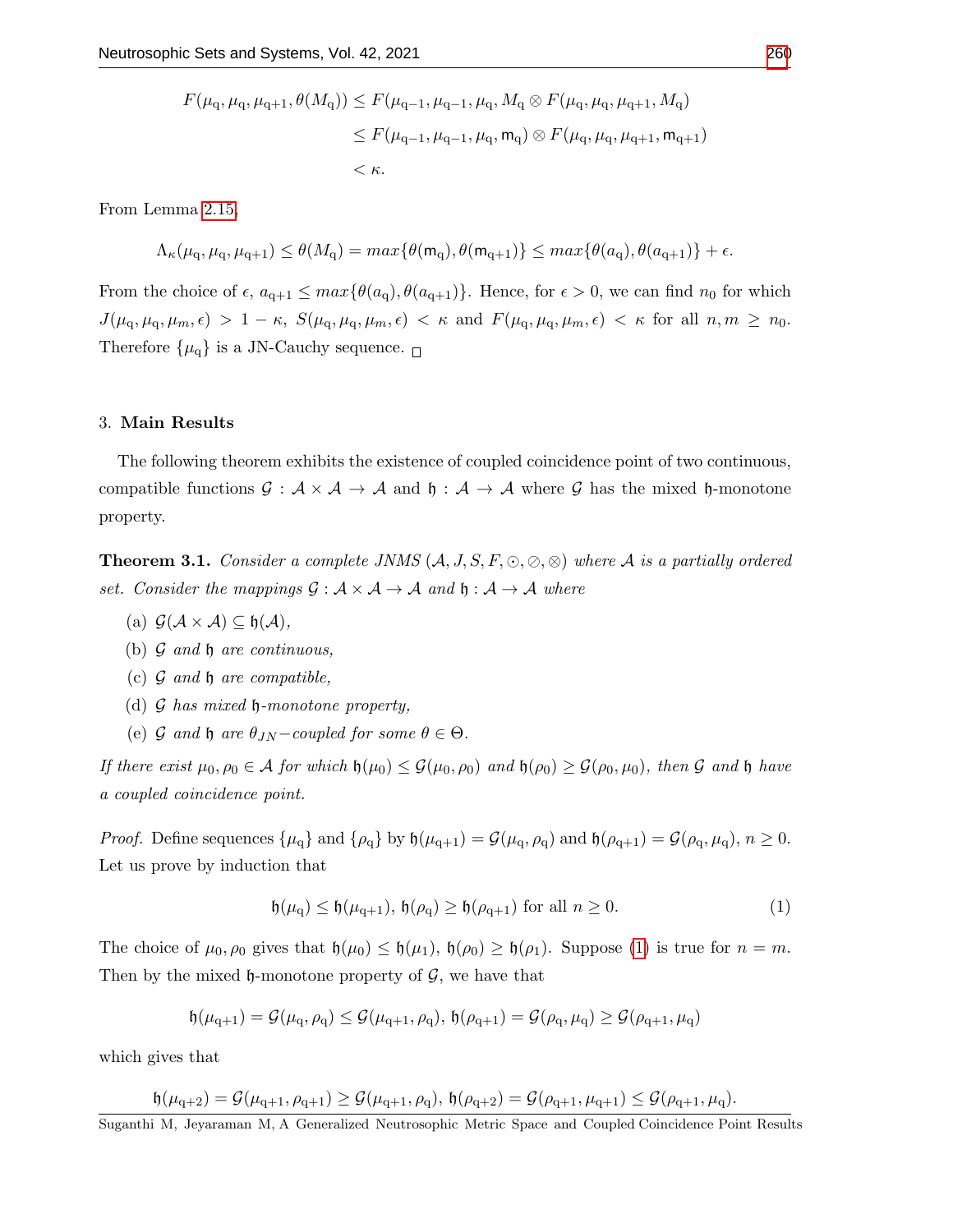Hence 
$$
\mathfrak{h}(\mu_{q+1}) \leq \mathfrak{h}(\mu_{q+2}), \mathfrak{h}(\rho_{q+1}) \geq \mathfrak{h}(\rho_{q+2})
$$
 and 1 follows.  
\nIf  $\mu = \mu_{q-1}, \rho = \rho_{q-1}, \gamma = \mu_q, \sigma = \rho_q$ , then from (e) and (1), we have that  
\n
$$
J(\mathcal{G}(\mu_{q-1}, \rho_{q-1}), \mathcal{G}(\mu_{q-1}, \rho_{q-1}), \mathcal{G}(\mu_q, \rho_q), \theta(t)) \geq \Big\{ J(\mathfrak{h}(\mu_{q-1}), \mathfrak{h}(\mu_{q-1}), \mathfrak{h}(\mu_q), t)
$$
\n
$$
\odot J(\mathfrak{h}(\mu_{q-1}), \mathfrak{h}(\mu_{q-1}), \mathcal{G}(\mu_{q-1}, \rho_{q-1}), t) \odot J(\mathfrak{h}(\mu_q), \mathfrak{h}(\mu_q), \mathcal{G}(\mu_q, \rho_q), t) \Big\},
$$
\n
$$
S(\mathcal{G}(\mu_{q-1}, \rho_{q-1}), \mathcal{G}(\mu_{q-1}, \rho_{q-1}), \mathcal{G}(\mu_q, \rho_q), \theta(t)) \leq \Big\{ S(\mathfrak{h}(\mu_{q-1}), \mathfrak{h}(\mu_{q-1}), \mathfrak{h}(\mu_q), t)
$$
\n
$$
\oslash S(\mathfrak{h}(\mu_{q-1}), \mathfrak{h}(\mu_{q-1}), \mathcal{G}(\mu_{q-1}, \rho_{q-1}), t) \oslash S(\mathfrak{h}(\mu_q), \mathfrak{h}(\mu_q), \mathcal{G}(\mu_q, \rho_q), t) \Big\},
$$
\n
$$
F(\mathcal{G}(\mu_{q-1}, \rho_{q-1}), \mathcal{G}(\mu_{q-1}, \rho_{q-1}), \mathcal{G}(\mu_q, \rho_q), \theta(t)) \leq \Big\{ J(\mathfrak{h}(\mu_{q-1}), \mathfrak{h}(\mu_{q-1}), \mathfrak{h}(\mu_q), t)
$$
\n
$$
\otimes F(\mathfrak{h}(\mu_{q-1}), \mathfrak{h}(\mu_{q-1}), F(\mu_{q-1}, \rho_{q-1}), t) \otimes F(\mathfrak{h}
$$

These inequalities imply that

$$
J(\mathfrak{h}(\mu_q),\mathfrak{h}(\mu_q),\mathfrak{h}(\mu_{q+1}),\theta(t))\geq \Big\{J(\mathfrak{h}(\mu_{q-1}),\mathfrak{h}(\mu_{q-1}),\mathfrak{h}(\mu_q),t)\odot J(\mathfrak{h}(\mu_{q-1}),\mathfrak{h}(\mu_{q-1}),\mathfrak{h}(\mu_q),t)\Big\}
$$
  

$$
\odot J(\mathfrak{h}(\mu_q),\mathfrak{h}(\mu_q),\mathfrak{h}(\mu_{q+1}),t)\Big\}
$$
  

$$
=J(\mathfrak{h}(\mu_{q-1}),\mathfrak{h}(\mu_{q-1}),\mathfrak{h}(\mu_q),t)\odot J(\mathfrak{h}(\mu_q),\mathfrak{h}(\mu_q),\mathfrak{h}(\mu_{q+1}),t).
$$

$$
\begin{aligned} S(\mathfrak{h}(\mu_{\mathbf{q}}),\mathfrak{h}(\mu_{\mathbf{q}}),\mathfrak{h}(\mu_{\mathbf{q}+1}),\theta(t)) & \leq \Big\{ S(\mathfrak{h}(\mu_{\mathbf{q}-1}),\mathfrak{h}(\mu_{\mathbf{q}-1}),\mathfrak{h}(\mu_{\mathbf{q}}),t) \oslash S(\mathfrak{h}(\mu_{\mathbf{q}-1}),\mathfrak{h}(\mu_{\mathbf{q}-1}),\mathfrak{h}(\mu_{\mathbf{q}}),t) \\ & \oslash S(\mathfrak{h}(\mu_{\mathbf{q}}),\mathfrak{h}(\mu_{\mathbf{q}}),\mathfrak{h}(\mu_{\mathbf{q}+1}),t) \Big\} \\ & = S(\mathfrak{h}(\mu_{\mathbf{q}-1}),\mathfrak{h}(\mu_{\mathbf{q}-1}),\mathfrak{h}(\mu_{\mathbf{q}}),t) \oslash S(\mathfrak{h}(\mu_{\mathbf{q}}),\mathfrak{h}(\mu_{\mathbf{q}}),\mathfrak{h}(\mu_{\mathbf{q}+1}),t). \end{aligned}
$$

$$
F(\mathfrak{h}(\mu_q), \mathfrak{h}(\mu_q), \mathfrak{h}(\mu_{q+1}), \theta(t)) \leq \left\{ F(\mathfrak{h}(\mu_{q-1}), \mathfrak{h}(\mu_{q-1}), \mathfrak{h}(\mu_q), t) \otimes F(\mathfrak{h}(\mu_{q-1}), \mathfrak{h}(\mu_{q-1}), \mathfrak{h}(\mu_q), t) \right\}
$$
  

$$
\otimes F(\mathfrak{h}(\mu_q), \mathfrak{h}(\mu_q), \mathfrak{h}(\mu_{q+1}), t) \right\}
$$
  

$$
= F(\mathfrak{h}(\mu_{q-1}), \mathfrak{h}(\mu_{q-1}), \mathfrak{h}(\mu_q), t) \otimes F(\mathfrak{h}(\mu_q), \mathfrak{h}(\mu_q), \mathfrak{h}(\mu_{q+1}), t).
$$

By lemma [2.16,](#page-6-0)  $\{\mathfrak{h}(\mu_q)\}\$ is JN-Cauchy.

If  $x=\rho_{\text{q}}, y=\mu_{\text{q}}, u=\rho_{\text{q}-1}, v=\mu_{\text{q}-1},$  [\(1\)](#page-7-0) gives that

$$
J(\mathcal{G}(\rho_{q-1}, \mu_{q-1}), \mathcal{G}(\rho_{q-1}, \mu_{q-1}), \mathcal{G}(\rho_q, \mu_q), \theta(t)) \ge \Big\{ J(\mathfrak{h}(\rho_{q-1}), \mathfrak{h}(\rho_{q-1}), \mathfrak{h}(\rho_q), t) \Big\}
$$
  

$$
\odot J(\mathfrak{h}(\rho_{q-1}), \mathfrak{h}(\rho_{q-1}), \mathcal{G}(\rho_{q-1}, \mu_{q-1}), t)
$$
  

$$
\odot J(\mathfrak{h}(\rho_q), \mathfrak{h}(\rho_q), \mathcal{G}(\rho_q, \mu_q), t) \Big\}.
$$

$$
S(\mathcal{G}(\rho_{q-1}, \mu_{q-1}), \mathcal{G}(\rho_{q-1}, \mu_{q-1}), \mathcal{G}(\rho_q, \mu_q), \theta(t)) \leq \Big\{ S(\mathfrak{h}(\rho_{q-1}), \mathfrak{h}(\rho_{q-1}), \mathfrak{h}(\rho_q), t) \Big\}
$$
  

$$
\oslash S(\mathfrak{h}(\rho_{q-1}), \mathfrak{h}(\rho_{q-1}), \mathcal{G}(\rho_{q-1}, \mu_{q-1}), t)
$$
  

$$
\oslash S(\mathfrak{h}(\rho_q), \mathfrak{h}(\rho_q), \mathcal{G}(\rho_q, \mu_q), t) \Big\}.
$$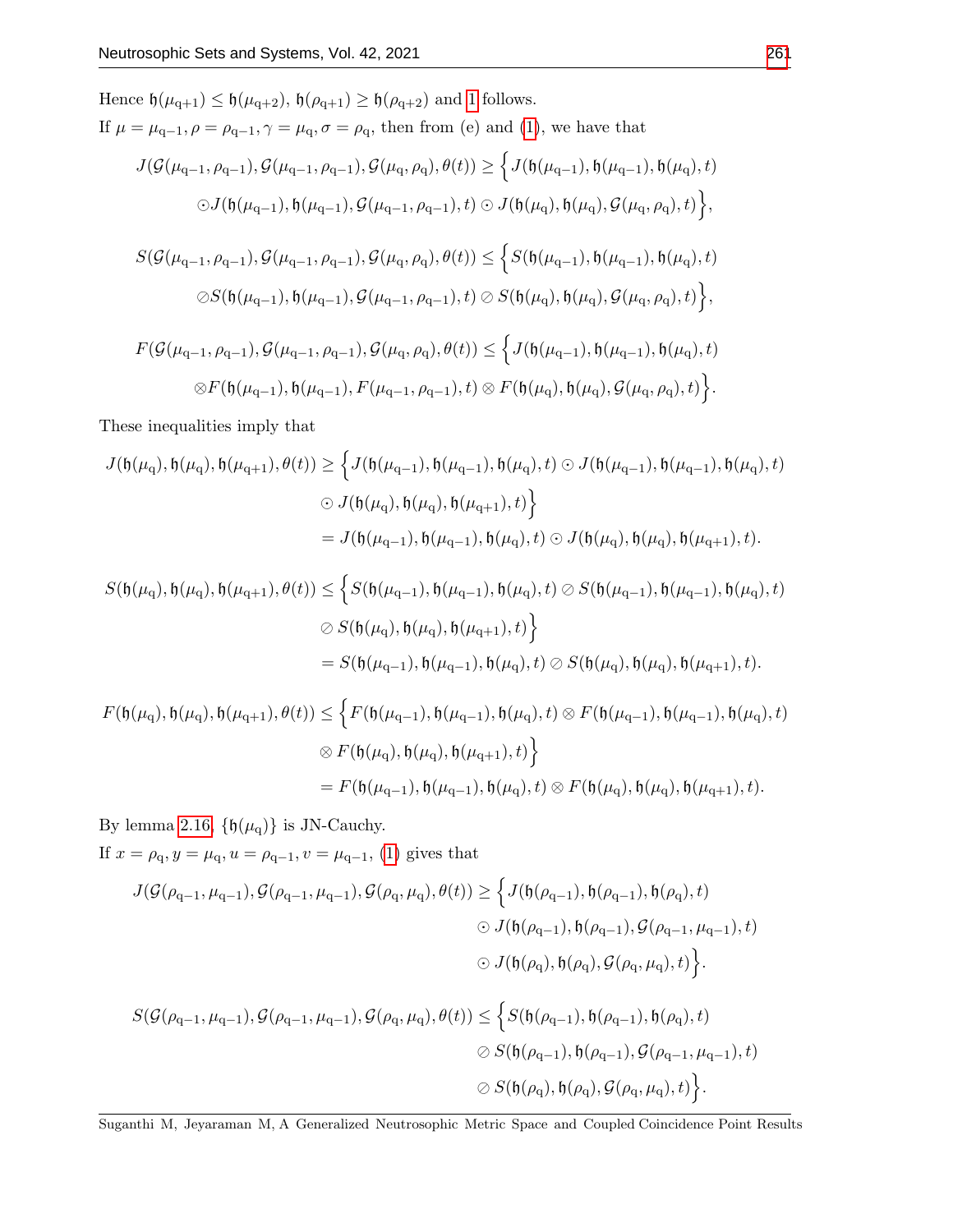$$
F(\mathcal{G}(\rho_{q-1}, \mu_{q-1}), \mathcal{G}(\rho_{q-1}, \mu_{q-1}), \mathcal{G}(\rho_q, \mu_q), \theta(t)) \leq \Big\{ F(\mathfrak{h}(\rho_{q-1}), \mathfrak{h}(\rho_{q-1}), \mathfrak{h}(\rho_q), t) \Big\} \n\otimes F(\mathfrak{h}(\rho_{q-1}), \mathfrak{h}(\rho_{q-1}), \mathcal{G}(\rho_{q-1}, \mu_{q-1}), t) \n\otimes F(\mathfrak{h}(\rho_q), \mathfrak{h}(\rho_q), \mathcal{G}(\rho_q, \mu_q), t) \Big\}.
$$

These inequalities give that

$$
J(\mathfrak{h}(\rho_q), \mathfrak{h}(\rho_q), \mathfrak{h}(\rho_{q+1}), \theta(t)) \ge \left\{ J(\mathfrak{h}(\rho_{q-1}), \mathfrak{h}(\rho_{q-1}), \mathfrak{h}(\rho_q), t) \odot J(\mathfrak{h}(\rho_{q-1}), \mathfrak{h}(\rho_{q-1}), \mathfrak{h}(\rho_q), t) \right\}
$$
  

$$
\odot J(\mathfrak{h}(\rho_q), \mathfrak{h}(\rho_q), \mathfrak{h}(\rho_{q+1}), t) \right\}
$$
  

$$
= J(\mathfrak{h}(\rho_{q-1}), \mathfrak{h}(\rho_{q-1}), \mathfrak{h}(\rho_q), t) \odot J(\mathfrak{h}(\rho_q), \mathfrak{h}(\rho_q), \mathfrak{h}(\rho_{q+1}), t).
$$

$$
S(\mathfrak{h}(\rho_{q}), \mathfrak{h}(\rho_{q}), \mathfrak{h}(\rho_{q+1}), \theta(t)) \leq \Big\{ S(\mathfrak{h}(\rho_{q-1}), \mathfrak{h}(\rho_{q-1}), \mathfrak{h}(\rho_{q}), t) \oslash S(\mathfrak{h}(\rho_{q-1}), \mathfrak{h}(\rho_{q-1}), \mathfrak{h}(\rho_{q}), t) \Big\}
$$
  

$$
\oslash S(\mathfrak{h}(\rho_{q}), \mathfrak{h}(\rho_{q}), \mathfrak{h}(\rho_{q+1}), t) \Big\}
$$
  

$$
= S(\mathfrak{h}(\rho_{q-1}), \mathfrak{h}(\rho_{q-1}), \mathfrak{h}(\rho_{q}), t) \oslash S(\mathfrak{h}(\rho_{q}), \mathfrak{h}(\rho_{q}), \mathfrak{h}(\rho_{q+1}), t).
$$

$$
\begin{aligned} F(\mathfrak{h}(\rho_{\rm q}),\mathfrak{h}(\rho_{\rm q}),\mathfrak{h}(\rho_{\rm q+1}),\theta(t)) &\leq \Big\{ F(\mathfrak{h}(\rho_{\rm q-1}),\mathfrak{h}(\rho_{\rm q-1}),\mathfrak{h}(\rho_{\rm q}),t) \otimes F(\mathfrak{h}(\rho_{\rm q-1}),\mathfrak{h}(\rho_{\rm q-1}),\mathfrak{h}(\rho_{\rm q}),t) \\ &\otimes F(\mathfrak{h}(\rho_{\rm q}),\mathfrak{h}(\rho_{\rm q}),\mathfrak{h}(\rho_{\rm q+1}),t) \Big\} \\ &= F(\mathfrak{h}(\rho_{\rm q-1}),\mathfrak{h}(\rho_{\rm q-1}),\mathfrak{h}(\rho_{\rm q}),t) \otimes F(\mathfrak{h}(\rho_{\rm q}),\mathfrak{h}(\rho_{\rm q}),\mathfrak{h}(\rho_{\rm q+1}),t). \end{aligned}
$$

By lemma [2.16](#page-6-0)  $\{\mathfrak{h}(\mu_q)\}$  is JN-Cauchy.

The completeness of  $\mathcal A$  gives  $\mu,\rho\in\mathcal A$  such that

$$
\lim_{q \to +\infty} \mathcal{G}(\mu_q, \rho_q) = \lim_{q \to +\infty} \mathfrak{h}(\mu_q) = \mu, \ \lim_{q \to +\infty} \mathcal{G}(\rho_q, \mu_q) = \lim_{q \to +\infty} \mathfrak{h}(\rho_q) = \rho.
$$

 ${\mathcal G}$  and  ${\mathfrak h}$  are JN-compatible. Hence, for all  $t>0,$  we have that

$$
\begin{aligned} &\lim_{q\to+\infty}J(\mathfrak{h}(\mathcal{G}(\mu_{q},\rho_{q})),\mathfrak{h}(\mathcal{G}(\mu_{q},\rho_{q})),\mathcal{G}(\mathfrak{h}(\mu_{q}),\mathfrak{h}(\rho_{q})),t)=1,\\ &\lim_{q\to+\infty}S(\mathfrak{h}(\mathcal{G}(\mu_{q},\rho_{q})),\mathfrak{h}(\mathcal{G}(\mu_{q},\rho_{q})),\mathcal{G}(\mathfrak{h}(\mu_{q}),\mathfrak{h}(\rho_{q})),t)=0,\\ &\lim_{q\to+\infty}F(\mathfrak{h}(\mathcal{G}(\mu_{q},\rho_{q})),\mathfrak{h}(\mathcal{G}(\mu_{q},\rho_{q})),\mathcal{G}(\mathfrak{h}(\mu_{q}),\mathfrak{h}(\rho_{q})),t)=0,\\ &\lim_{q\to+\infty}J(\mathfrak{h}(\mathcal{G}(\rho_{q},\mu_{q})),\mathfrak{h}(\mathcal{G}(\rho_{q},\mu_{q})),\mathcal{G}(\mathfrak{h}(\rho_{q}),\mathfrak{h}(\mu_{q})),t)=1,\\ &\lim_{q\to+\infty}S(\mathfrak{h}(\mathcal{G}(\rho_{q},\mu_{q})),\mathfrak{h}(\mathcal{G}(\rho_{q},\mu_{q})),\mathcal{G}(\mathfrak{h}(\rho_{q}),\mathfrak{h}(\mu_{q})),t)=0,\\ &\lim_{q\to+\infty}F(\mathfrak{h}(\mathcal{G}(\rho_{q},\mu_{q})),\mathfrak{h}(\mathcal{G}(\rho_{q},\mu_{q})),\mathcal{G}(\mathfrak{h}(\rho_{q}),\mathfrak{h}(\mu_{q})),t)=0. \end{aligned}
$$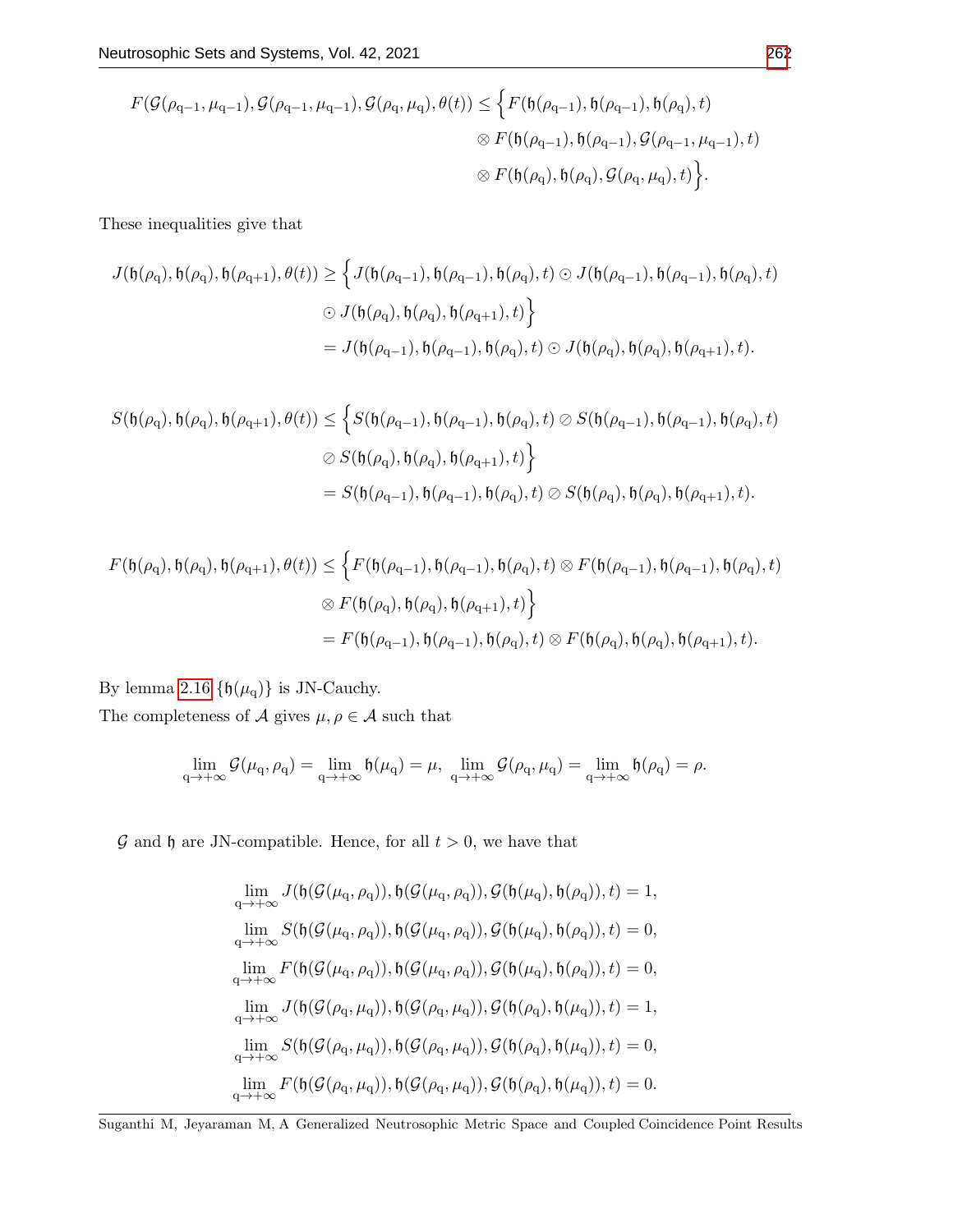Since  $\mathcal G$  and  $\mathfrak h$  are continuous, we have, for all  $t > 0$ , that

$$
J(\mathfrak{h}(\mu), \mathfrak{h}(\mu), \mathcal{G}(\mu, \rho), t) = 1, J(\mathfrak{h}(\rho), \mathfrak{h}(\rho), \mathcal{G}(\rho, \mu), t) = 1
$$
  

$$
S(\mathfrak{h}(\mu), \mathfrak{h}(\mu), \mathcal{G}(\mu, \rho), t) = 0, S(\mathfrak{h}(\rho), \mathfrak{h}(\rho), \mathcal{G}(\rho, \mu), t) = 0
$$
  

$$
F(\mathfrak{h}(\mu), \mathfrak{h}(\mu), \mathcal{G}(\mu, \rho), t) = 0, F(\mathfrak{h}(\rho), \mathfrak{h}(\rho), \mathcal{G}(\rho, \mu), t) = 0.
$$

Thus we can conclude that  $\mathcal{G}(\mu,\rho) = \mathfrak{h}(\mu)$  and  $\mathcal{G}(\rho,\mu) = \mathfrak{h}(\rho)$ .

In theorem [3.1,](#page-7-1) if we take A to be regular, then G need not be continuous to get the results. The next theorem proves the same.

**Theorem 3.2.** Consider a complete JNMS  $(A, J, S, F, \odot, \odot, \otimes)$  where A is regular and partially ordered. Consider the mappings  $\mathcal{G} : \mathcal{A} \times \mathcal{A} \to \mathcal{A}$  and  $\mathfrak{h} : \mathcal{A} \to \mathcal{A}$  where

- (a)  $\mathcal{G}(\mathcal{A} \times \mathcal{A}) \subseteq \mathfrak{h}(\mathcal{A}),$
- (b)  $\mathfrak h$  is continuous,
- (c)  $\mathcal G$  and  $\mathfrak h$  are compatible,
- (d)  $\mathcal G$  and  $\mathfrak h$  are  $\theta_{JN}$  coupled,
- (e) G and h are  $\theta_{JN}$  coupled for some  $\theta \in \Theta$ .

If there exist  $\mu_0, \rho_0 \in A$  for which  $\mathfrak{h}(\mu_0) \leq \mathcal{G}(\mu_0, \rho_0)$  and  $\mathfrak{h}(\rho_0) \geq F(\rho_0, \mu_0)$ , then G and  $\mathfrak{h}$  have a coupled coincidence point.

Proof. Since A is regular,  $\mathfrak{h}(\mu_q) \leq \mu$  and  $\mathfrak{h}(\rho_q) \geq \rho$ , where  $\mu_q$ )  $\rightarrow \mu$ ,  $\rho_q$ )  $\rightarrow \rho$  as  $q \rightarrow +\infty$ . As  $\mathcal G$  and  $\mathfrak h$  are compatible and  $\mathfrak h$  is continuous,

$$
\lim_{q \to +\infty} \mathfrak{h}(\mathfrak{h}(\mu_q)) = \mathfrak{h}(\mu) = \lim_{q \to +\infty} \mathfrak{h}(\mathcal{G}(\mu_q, \rho_q)) = \lim_{q \to +\infty} \mathcal{G}(\mathfrak{h}(\mu_q), \mathfrak{h}(\rho_q)),
$$
  

$$
\lim_{q \to +\infty} \mathfrak{h}(\mathfrak{h}(\rho_q)) = \mathfrak{h}(\rho) = \lim_{q \to +\infty} \mathfrak{h}(\mathcal{G}(\rho_q, \mu_q)) = \lim_{q \to +\infty} \mathcal{G}(\mathfrak{h}(\rho_q), \mathfrak{h}(\mu_q)).
$$

For all  $0 \leq k < 1$ , we have that

$$
J(\mathfrak{h}(\mu), \mathfrak{h}(\mu), \mathcal{G}(\mu, \rho), \theta(t)) \geq \Big\{ J(\mathfrak{h}(\mu), \mathfrak{h}(\mu), \mathfrak{h}(\mathfrak{h}(\mu_{q+1}), \theta(t) - \theta(kt))
$$
  

$$
\odot J(\mathfrak{h}(\mathfrak{h}(\mu_{q+1}), \mathfrak{h}(\mathfrak{h}(\mu_{q+1}), \mathcal{G}(\mu, \rho), \theta(kt))) \Big\}
$$
  

$$
S(\mathfrak{h}(\mu), \mathfrak{h}(\mu), F(\mu, \rho), \theta(t)) \leq \Big\{ S(\mathfrak{h}(\mu), \mathfrak{h}(\mu), \mathfrak{h}(\mathfrak{h}(\mu_{q+1}), \theta(t) - \theta(kt))
$$
  

$$
\odot S(\mathfrak{h}(\mathfrak{h}(\mu_{q+1}), \mathfrak{h}(\mathfrak{h}(\mu_{q+1}), \mathcal{G}(\mu, \rho), \theta(kt))) \Big\}
$$
  

$$
F(\mathfrak{h}(\mu), \mathfrak{h}(\mu), \mathcal{G}(\mu, \rho), \theta(t)) \leq \Big\{ F(\mathfrak{h}(\mu), \mathfrak{h}(\mu), \mathfrak{h}(\mathfrak{h}(\mu_{q+1}), \theta(t) - \theta(kt))
$$
  

$$
\odot F(\mathfrak{h}(\mathfrak{h}(\mu_{q+1}), \mathfrak{h}(\mathfrak{h}(\mu_{q+1}), \mathcal{G}(\mu, \rho), \theta(kt)) \Big\}.
$$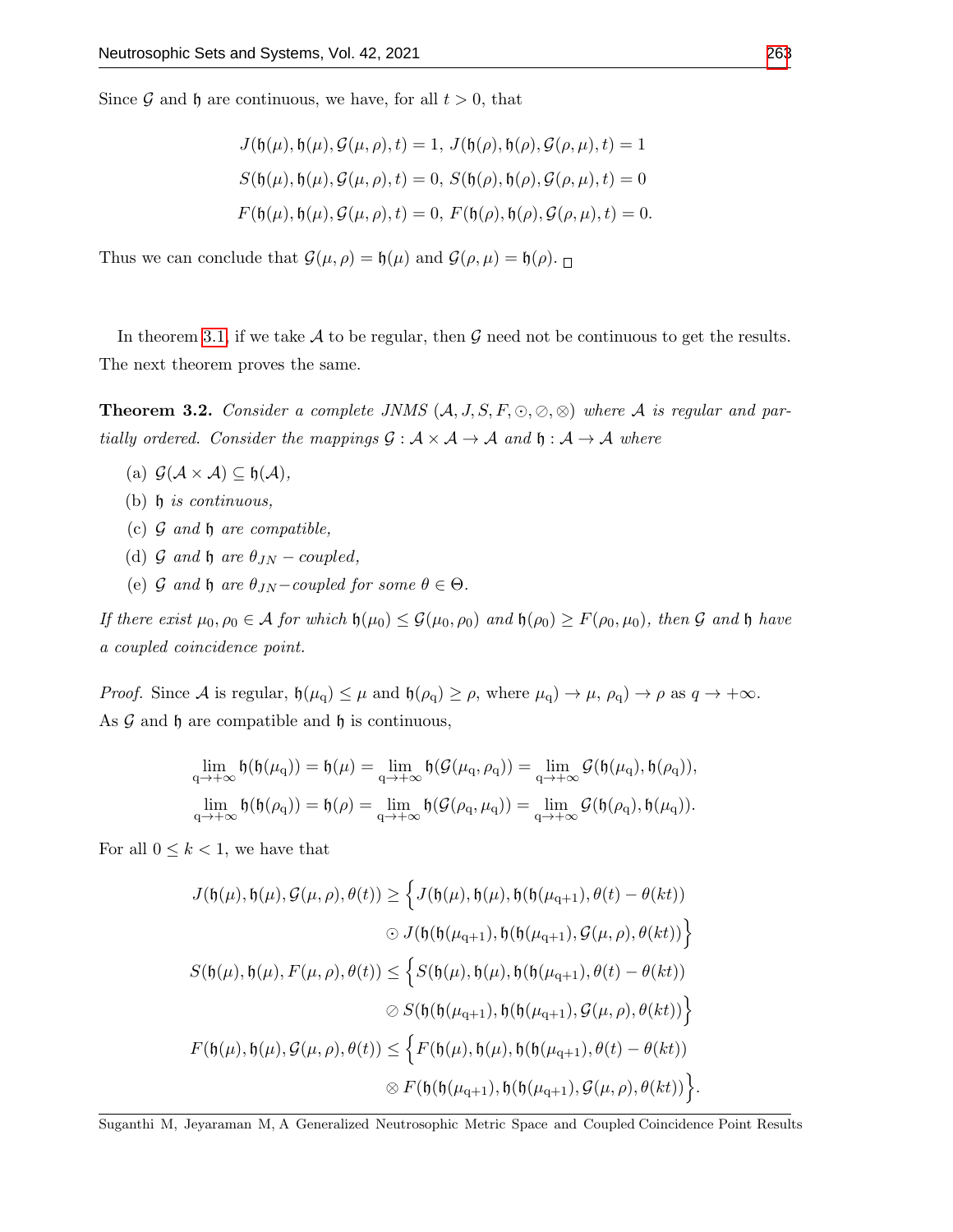Letting  $n \to +\infty$  in the above inequalities, we get that

$$
J(\mathfrak{h}(\mu), \mathfrak{h}(\mu), \mathcal{G}(\mu, \rho).\theta(t)) \geq \lim_{q \to +\infty} \Big\{ J(\mathfrak{h}(\mu), \mathfrak{h}(\mu), \mathfrak{h}(\mathfrak{h}(\mu_{q+1}), \theta(t) - \theta(kt))
$$
  
\n
$$
\odot J(\mathfrak{h}(\mathfrak{h}(\mu_{q+1}), \mathfrak{h}(\mathfrak{h}(\mu_{q+1}), \mathcal{G}(\mu, \rho), \theta(kt))) \Big\}
$$
  
\n
$$
\geq \lim_{q \to +\infty} J(\mathcal{G}(\mathfrak{h}(\mu_{q}), \mathfrak{h}(\rho_{q})), \mathcal{G}(\mathfrak{h}(\mu_{q}), \mathfrak{h}(\rho_{q})), \mathcal{G}(\mu, \rho), \theta(kt)),
$$
  
\n
$$
S(\mathfrak{h}(\mu), \mathfrak{h}(\mu), \mathcal{G}(\mu, \rho).\theta(t)) \leq \lim_{q \to +\infty} \Big\{ S(\mathfrak{h}(\mu), \mathfrak{h}(\mu), \mathfrak{h}(\mathfrak{h}(\mu_{q+1}), \theta(t) - \theta(kt))
$$
  
\n
$$
\odot S(\mathfrak{h}(\mathfrak{h}(\mu_{q+1}), \mathfrak{h}(\mathfrak{h}(\mu_{q+1}), \mathcal{G}(\mu, \rho), \theta(kt))) \Big\}
$$
  
\n
$$
\leq \lim_{q \to +\infty} S(\mathcal{G}(\mathfrak{h}(\mu_{q}), \mathfrak{h}(\rho_{q})), \mathcal{G}(\mathfrak{h}(\mu_{q}), \mathfrak{h}(\rho_{q})), F(\mu, \rho), \theta(kt)),
$$
  
\n
$$
F(\mathfrak{h}(\mu), \mathfrak{h}(\mu), \mathcal{G}(\mu, \rho).\theta(t)) \leq \lim_{q \to +\infty} \Big\{ J(\mathfrak{h}(\mu), \mathfrak{h}(\mu), \mathfrak{h}(\mu_{q+1}), \theta(t) - \theta(kt))
$$
  
\n
$$
\otimes F(\mathfrak{h}(\mathfrak{h}(\mu_{q+1}), \mathfrak{h}(\mathfrak{h}(\mu_{q+1}), \mathcal{G}(\mu
$$

Since G and h are  $\theta_{JN}$  –coupled, from the above inequalities, we obtain that

$$
J(\mathfrak{h}(\mu), \mathfrak{h}(\mu), \mathcal{G}(\mu, \rho).\theta(t)) \geq \left\{ J(\mathfrak{h}(\mathfrak{h}(\mu_q), \mathfrak{h}(\mathfrak{h}(\mu_q), \mathfrak{h}(\mu), kt) \odot J(\mathfrak{h}(\mathfrak{h}(\mu_q), \mathfrak{h}(\mathfrak{h}(\mu_q), \mathfrak{h}(\mathfrak{h}(\mu_q), \mathfrak{h}(\mu_q), \mathfrak{h}(\rho_q)), kt) \right\}
$$
  
\n
$$
\leq J(\mathfrak{h}(\mu), \mathfrak{h}(\mu), \mathcal{G}(\mu, \rho), kt),
$$
  
\n
$$
S(\mathfrak{h}(\mu), \mathfrak{h}(\mu), \mathcal{G}(\mu, \rho).\theta(t)) \geq \left\{ S(\mathfrak{h}(\mathfrak{h}(\mu_q), \mathfrak{h}(\mathfrak{h}(\mu_q), \mathfrak{h}(\mu), kt) \oslash S(\mathfrak{h}(\mathfrak{h}(\mu_q), \mathfrak{h}(\mathfrak{h}(\mu_q), \mathfrak{h}(\rho_q)), kt) \right\}
$$
  
\n
$$
\leq S(\mathfrak{h}(\mu), \mathfrak{h}(\mu), \mathcal{G}(\mu, \rho), kt),
$$
  
\n
$$
\geq S(\mathfrak{h}(\mu), \mathfrak{h}(\mu), \mathcal{G}(\mu, \rho), kt),
$$
  
\n
$$
F(\mathfrak{h}(\mu), \mathfrak{h}(\mu), \mathcal{G}(\mu, \rho), \mathfrak{h}(\mu_q), \mathfrak{h}(\mu_q), \mathfrak{h}(\mu_q), \mathfrak{h}(\mu_q), \mathfrak{h}(\mathfrak{h}(\mu_q), \mathfrak{h}(\mu_q), \mathfrak{h}(\rho_q)), kt)
$$
  
\n
$$
\geq F(\mathfrak{h}(\mu), \mathfrak{h}(\mu), \mathcal{G}(\mu, \rho), kt) \right\}
$$
  
\n
$$
\geq F(\mathfrak{h}(\mu), \mathfrak{h}(\mu), \mathcal{G}(\mu, \rho), kt)
$$
  
\n
$$
\geq F(\mathfrak{h}(\mu), \mathfrak{h}(\mu), \mathcal{G}(\mu, \
$$

Allowing k tending to 1, we obtain that  $\mathcal{G}(\mu,\rho) = \mathfrak{h}(\mu)$ . In a similar way, we can obtain that  $\mathcal{G}(\rho,\mu)=\mathfrak{h}(\rho).$   $\Box$ 

If we take h to be the identity mapping in the above theorems, then it leads to the following corollary.

**Corollary 3.3.** Consider a complete JNMS  $(A, J, S, F, \odot, \odot, \otimes)$  where A is a partially ordered set. Let  $\mathcal{G} : \mathcal{A} \times \mathcal{A} \rightarrow \mathcal{A}$  and  $\mathfrak{h} : \mathcal{A} \rightarrow \mathcal{A}$ . Assume that

- (a) either  $A$  is regular or  $G$  is continuous,
- (b)  $\mathfrak h$  is continuous,

Suganthi M, Jeyaraman M, A Generalized Neutrosophic Metric Space and Coupled Coincidence Point Results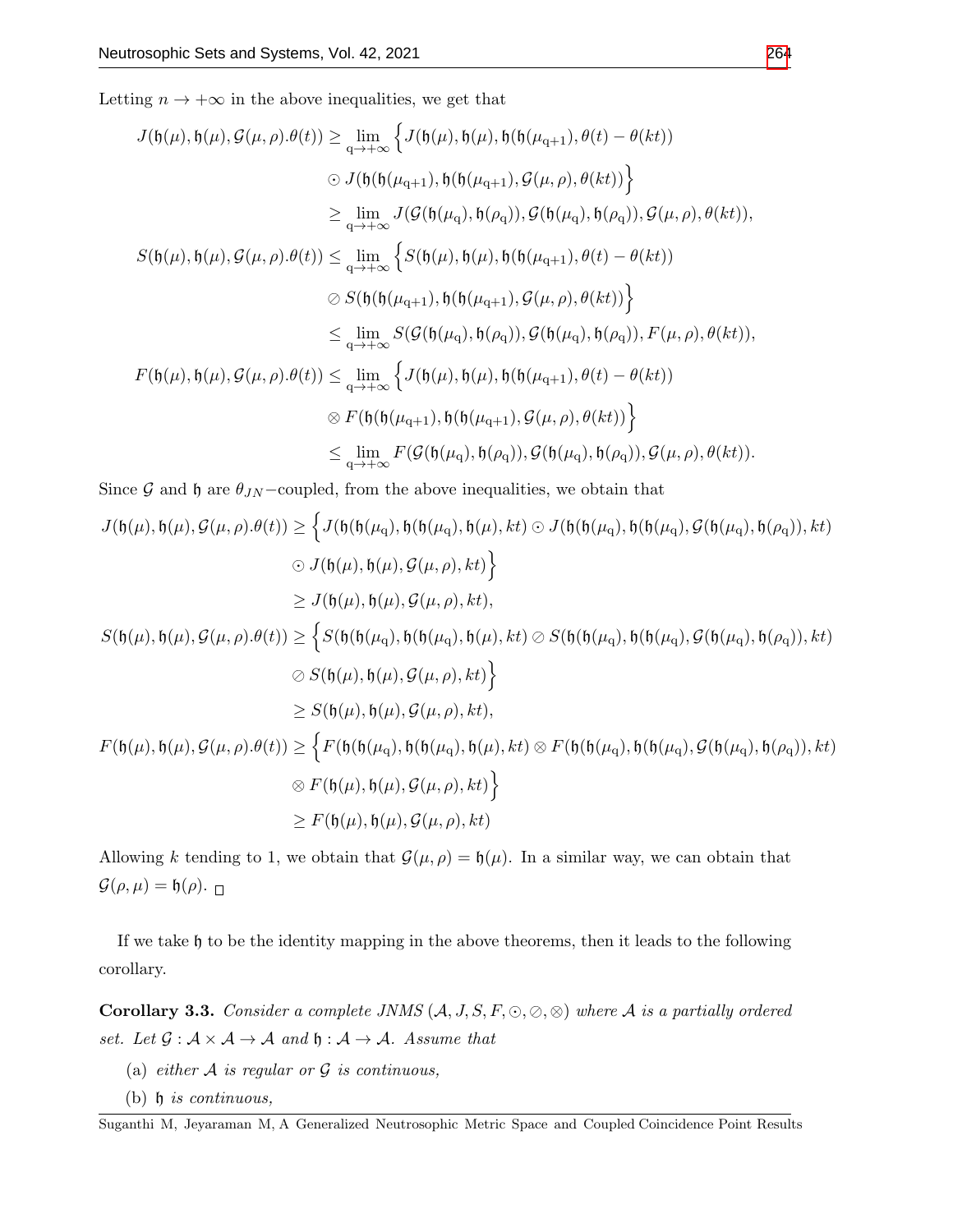- (c) G has mixed monotone property,
- (d) G is self  $\theta_{JN}$  coupled for some  $\theta \in \Theta$ .

If there exist  $\mu_0, \rho_0 \in A$  for which  $\mathfrak{h}(\mu_0) \leq \mathcal{G}(\mu_0, \rho_0)$  and  $\mathfrak{h}(\rho_0) \geq \mathcal{G}(\rho_0, \mu_0)$ , then  $\mathcal G$  has a coupled fixed point.

**Example 3.4.** Consider the JNMS  $(A, J, S, F, \odot, \odot, \odot)$  as in Example [2.5](#page-3-0) where  $\mathcal{A} = [0, 1]$  is with natural ordering and  $G(\mu, \rho, \nu) = |\mu - \rho| + |\rho - \nu| + |\nu - \mu|$  for all  $\mu, \rho \in \mathcal{A}$ . Let  $\theta(t) = \frac{2t}{8}$ , for  $t \in [0, +\infty)$ . Let us consider the functions  $\mathcal{G} : \mathcal{A} \times \mathcal{A} \to \mathcal{A}$  and  $\mathfrak{h} : \mathcal{A} \to \mathcal{A}$ defined by

$$
\mathcal{G}(\mu,\rho) = \begin{cases} \frac{\mu^3 - 2\rho^3}{8}, & \text{if } \mu \ge \rho, \\ 0 & \text{otherwise,} \end{cases}
$$
  

$$
\mathfrak{h}(\mu) = \mu^3.
$$

Consider sequences  $\{\mu_q\}$  and  $\{\rho_q\}$  in A such that

$$
\lim_{q\to +\infty}\mathcal G(\mu_q,\rho_q)=\lim_{q\to +\infty}\mathfrak h(\mu_q)\text{ and }\lim_{q\to +\infty}\mathcal G(\rho_q,\mu_q)=\lim_{q\to +\infty}\mathfrak h(\rho_q).
$$

It is then obvious that all these limit values must be zero. Let us show that  $\mathcal G$  and  $\mathfrak h$  are compatible.

$$
J(\mathfrak{h}(\mathcal{G}(\mu_{\mathbf{q}}, \rho_{\mathbf{q}})), \mathfrak{h}(\mathcal{G}(\mu_{\mathbf{q}}, \rho_{\mathbf{q}})), \mathcal{G}(\mathfrak{h}(\mu_{\mathbf{q}}), \mathfrak{h}(\rho_{\mathbf{q}})), t) = J(\mathfrak{h}(\frac{\mu_{\mathbf{q}}^3 - 2\rho_{\mathbf{q}}^3}{8})), \mathfrak{h}(\frac{\mu_{\mathbf{q}}^3 - 2\rho_{\mathbf{q}}^3}{8}), \mathcal{G}(\mu_{\mathbf{q}}^3, \rho_{\mathbf{q}}^3), t)
$$
  
\n
$$
= J((\frac{\mu_{\mathbf{q}}^3 - 2\rho_{\mathbf{q}}^3}{8})^3, (\frac{\mu_{\mathbf{q}}^3 - 2\rho_{\mathbf{q}}^3}{8})^3, \frac{\mu_{\mathbf{q}}^3 - 2\rho_{\mathbf{q}}^3}{8}, t)
$$
  
\n
$$
= \frac{t}{t + 2 |(\frac{\mu_{\mathbf{q}}^3 - 2\rho_{\mathbf{q}}^3}{8})^3 - \frac{\mu_{\mathbf{q}}^3 - 2\rho_{\mathbf{q}}^3}{8}|}
$$
  
\n
$$
\to 1 \text{ as } n \to +\infty.
$$

$$
S(\mathfrak{h}(\mathcal{G}(\mu_{\mathbf{q}}, \rho_{\mathbf{q}})), \mathfrak{h}(\mathcal{G}(\mu_{\mathbf{q}}, \rho_{\mathbf{q}})), \mathcal{G}(\mathfrak{h}(\mu_{\mathbf{q}}), \mathfrak{h}(\rho_{\mathbf{q}})), t) = S(\mathfrak{h}(\frac{\mu_{\mathbf{q}}^3 - 2\rho_{\mathbf{q}}^3}{8})), \mathfrak{h}(\frac{\mu_{\mathbf{q}}^3 - 2\rho_{\mathbf{q}}^3}{8}), \mathcal{G}(\mu_{\mathbf{q}}^3, \rho_{\mathbf{q}}^3), t)
$$
  
\n
$$
= S((\frac{\mu_{\mathbf{q}}^3 - 2\rho_{\mathbf{q}}^3}{8})^3, (\frac{\mu_{\mathbf{q}}^3 - 2\rho_{\mathbf{q}}^3}{8})^3, \frac{\mu_{\mathbf{q}}^3 - 2\rho_{\mathbf{q}}^3}{8}, t)
$$
  
\n
$$
= \frac{2 |(\frac{\mu_{\mathbf{q}}^3 - 2\rho_{\mathbf{q}}^3}{8})^3 - \frac{\mu_{\mathbf{q}}^9 - 2\rho_{\mathbf{q}}^3}{8} |}{t + 2 |(\frac{\mu_{\mathbf{q}}^3 - 2\rho_{\mathbf{q}}^3}{8})^3 - \frac{\mu_{\mathbf{q}}^9 - 2\rho_{\mathbf{q}}^9}{8} |}
$$
  
\n
$$
\to 0 \text{ as } n \to +\infty.
$$

Suganthi M, Jeyaraman M, A Generalized Neutrosophic Metric Space and Coupled Coincidence Point Results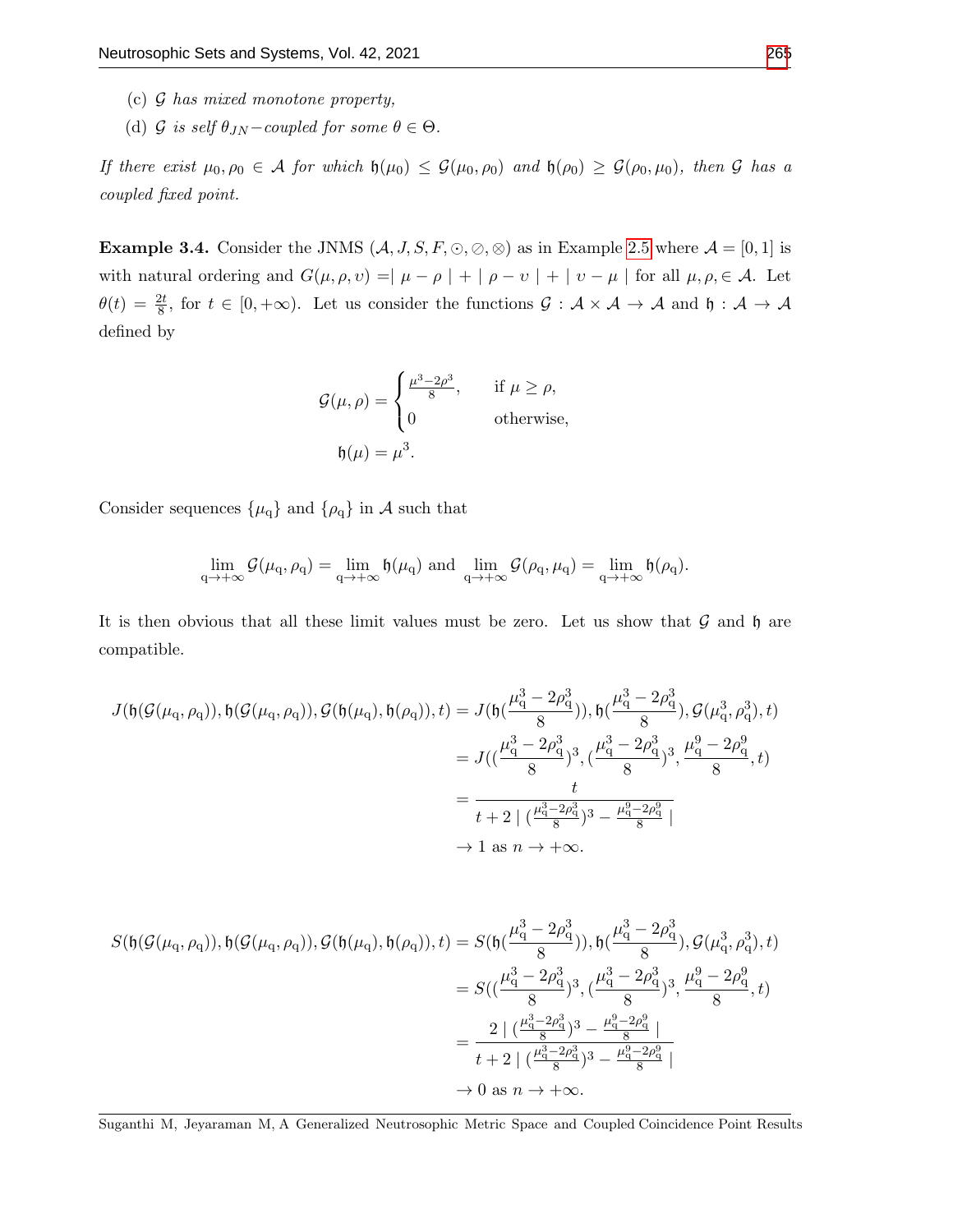$$
F(\mathfrak{h}(\mathcal{G}(\mu_{\mathbf{q}}, \rho_{\mathbf{q}})), \mathfrak{h}(\mathcal{G}(\mu_{\mathbf{q}}, \rho_{\mathbf{q}})), \mathcal{G}(\mathfrak{h}(\mu_{\mathbf{q}}), \mathfrak{h}(\rho_{\mathbf{q}})), t) = F(\mathfrak{h}(\frac{\mu_{\mathbf{q}}^3 - 2\rho_{\mathbf{q}}^3}{8})), \mathfrak{h}(\frac{\mu_{\mathbf{q}}^3 - 2\rho_{\mathbf{q}}^3}{8}), \mathcal{G}(\mu_{\mathbf{q}}^3, \rho_{\mathbf{q}}^3), t)
$$
  
\n
$$
= F((\frac{\mu_{\mathbf{q}}^3 - 2\rho_{\mathbf{q}}^3}{8})^3, (\frac{\mu_{\mathbf{q}}^3 - 2\rho_{\mathbf{q}}^3}{8})^3, \frac{\mu_{\mathbf{q}}^3 - 2\rho_{\mathbf{q}}^3}{8}, t)
$$
  
\n
$$
= \frac{2 |(\frac{\mu_{\mathbf{q}}^3 - 2\rho_{\mathbf{q}}^3}{8})^3 - \frac{\mu_{\mathbf{q}}^3 - 2\rho_{\mathbf{q}}^3}{8}|}{t}
$$
  
\n
$$
\to 0 \text{ as } n \to +\infty.
$$

In a similar way, we can deduce that

$$
J(\mathfrak{h}(\mathcal{G}(\rho_{q},\mu_{q})),\mathfrak{h}(\mathcal{G}(\rho_{q},\mu_{q})),\mathcal{G}(\mathfrak{h}(\rho_{q}),\mathfrak{h}(\mu_{q})),t) \to 1,
$$
  

$$
S(\mathfrak{h}(\mathcal{G}(\rho_{q},\mu_{q})),\mathfrak{h}(\mathcal{G}(\rho_{q},\mu_{q})),\mathcal{G}(\mathfrak{h}(\rho_{q}),\mathfrak{h}(\mu_{q})),t) \to 0,
$$
  

$$
F(\mathfrak{h}(\mathcal{G}(\rho_{q},\mu_{q})),\mathfrak{h}(\mathcal{G}(\rho_{q},\mu_{q})),\mathcal{G}(\mathfrak{h}(\rho_{q}),\mathfrak{h}(\mu_{q})),t) \to 0.
$$

Therefore G and h are compatible. Take  $\mu_0 = 0, \rho_0 = \alpha \text{ and } \mu, \rho$ , in A such that  $\mathfrak{h}(\mu_0) =$  $\mathcal{G}(\mu_0, \rho_0), \mathfrak{h}(\rho_0) = \mathcal{G}(\rho_0, \mu_0)$  and  $\mathfrak{h}(\mu) \leq \mathfrak{h}(\gamma), \mathfrak{h}(\rho) \geq \mathfrak{h}(\sigma)$ . Let us consider the following cases to verify  $3.1(e)$  $3.1(e)$ . case(i)  $\mu\geq\rho,\,\gamma\geq\sigma.$ 

$$
J(\mathcal{G}(\mu,\rho),\mathcal{G}(\mu,\rho),\mathcal{G}(\gamma,\sigma),\theta(t)) = J(\frac{\mu^3 - 2\rho^3}{8}, \frac{\mu^3 - 2\rho^3}{8}, \frac{\gamma^3 - 2\sigma^3}{8}, \frac{2t}{8})
$$
  
\n
$$
= \frac{t}{t + |(\mu^3 - 2\rho^3) - (\gamma^3 - 2\sigma^3)|}
$$
  
\n
$$
\geq \frac{t}{t + 2 | \gamma^3 - \frac{\gamma^3 - 2\sigma^3}{8} |}
$$
  
\n
$$
\geq J(\mathfrak{h}(\gamma), \mathfrak{h}(\gamma), \mathcal{G}(\gamma, \sigma), t)
$$
  
\n
$$
\geq \{J(\mathfrak{h}(\mu), \mathfrak{h}(\mu), \mathfrak{h}(\gamma), t) \odot J(\mathfrak{h}(\mu), \mathfrak{h}(\mu), \mathcal{G}(\mu, \rho), t)
$$
  
\n
$$
\odot J(\mathfrak{h}(\gamma), \mathfrak{h}(\gamma), \mathcal{G}(\gamma, \sigma), t) \}
$$

Suganthi M, Jeyaraman M, A Generalized Neutrosophic Metric Space and Coupled Coincidence Point Results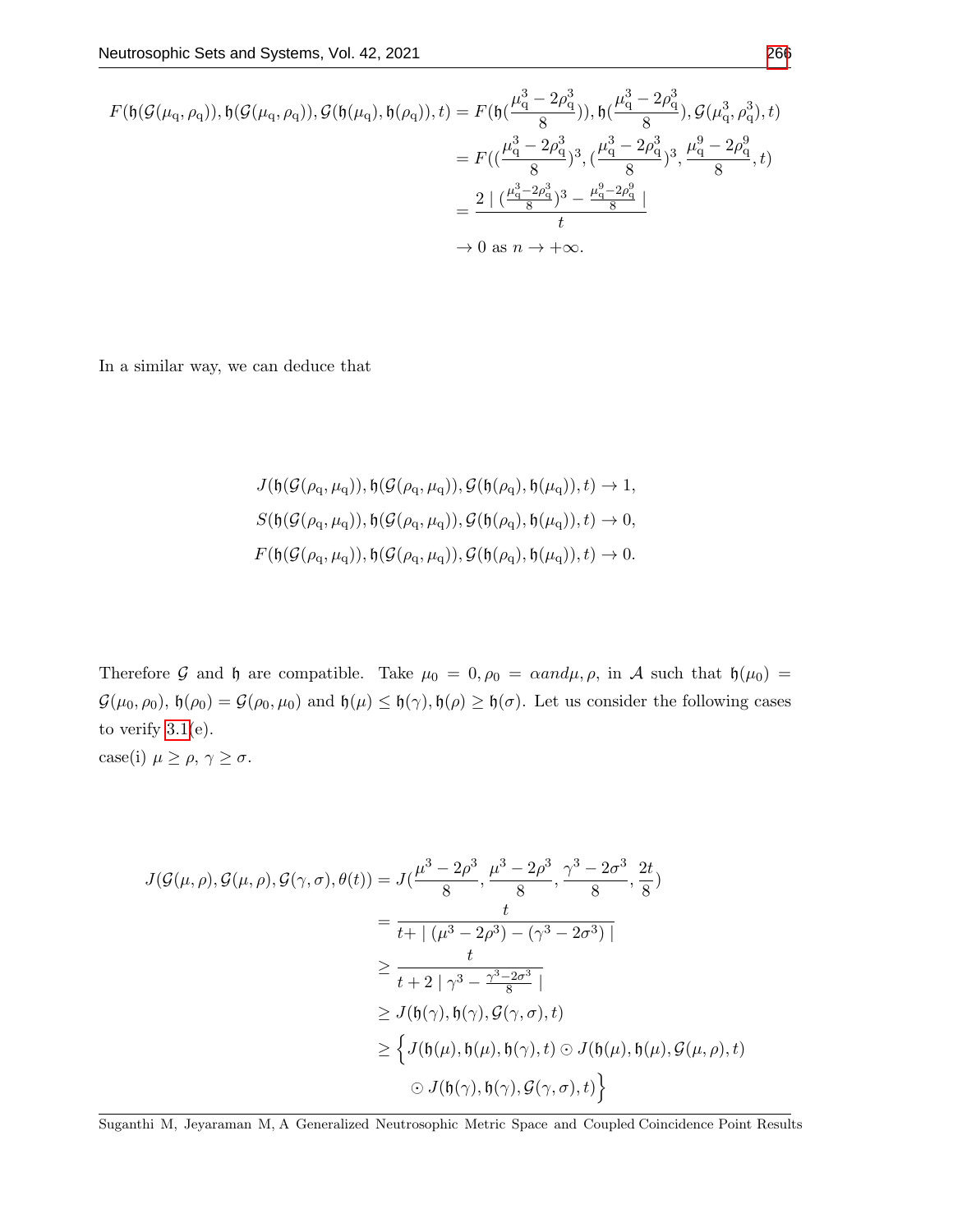$$
S(\mathcal{G}(\mu,\rho),\mathcal{G}(\mu,\rho),F(\gamma,\sigma),\theta(t)) = S(\frac{\mu^{3}-2\rho^{3}}{8},\frac{\mu^{3}-2\rho^{3}}{8},\frac{\gamma^{3}-2\sigma^{3}}{8},\frac{2t}{8})
$$
\n
$$
= \frac{|\ (\mu^{3}-2\rho^{3})-(\gamma^{3}-2\sigma^{3})|}{t+|\ (\mu^{3}-2\rho^{3})-(\gamma^{3}-2\sigma^{3})|}
$$
\n
$$
\leq \frac{2|\ \gamma^{3}-\frac{\gamma^{3}-2\sigma^{3}}{8}|}{t+2|\ \gamma^{3}-\frac{\gamma^{3}-2\sigma^{3}}{8}|}
$$
\n
$$
\leq S(\mathfrak{h}(\gamma),\mathfrak{h}(\gamma),\mathcal{G}(\gamma,\sigma),t)
$$
\n
$$
\leq \left\{S(\mathfrak{h}(\mu),\mathfrak{h}(\mu),\mathfrak{h}(\gamma),t)\oslash S(\mathfrak{h}(\mu),\mathfrak{h}(\mu),\mathcal{G}(\mu,\rho),t)\right\}
$$
\n
$$
\oslash S(\mathfrak{h}(\gamma),\mathfrak{h}(\gamma),\mathcal{G}(\gamma,\sigma),t)\right\}
$$
\n
$$
F(\mathcal{G}(\mu,\rho),\mathcal{G}(\mu,\rho),\mathcal{G}(\gamma,\sigma),\theta(t)) = F(\frac{\mu^{3}-2\rho^{3}}{8},\frac{\mu^{3}-2\rho^{h} \sigma^{3}}{8},\frac{\gamma^{3}-2\sigma^{3}}{8},\frac{2t}{8})
$$
\n
$$
= \frac{|\ (\mu^{3}-2\rho^{3})-(\gamma^{3}-2\sigma^{3})|}{t}
$$
\n
$$
\leq \frac{2|\ \gamma^{3}-\frac{\gamma^{3}-2\sigma^{3}}{8}|}{t}
$$
\n
$$
\leq F(\mathfrak{h}(\gamma),\mathfrak{h}(\gamma),\mathcal{G}(\gamma,\sigma),t)
$$
\n
$$
\leq \left\{F(\mathfrak{h}(\mu),\mathfrak{h}(\mu),\mathfrak{h}(\gamma),t)\otimes F(\mathfrak{h}(\mu),\mathfrak{h}(\mu),\mathcal{G}(\mu,\rho),t)\right\}
$$
\n
$$
\otimes F(\mathfrak{h}(\gamma),\mathfrak{h}(\gamma),
$$

case(ii)  $\mu < \rho, \gamma \ge \sigma$ .

$$
J(\mathcal{G}(\mu,\rho),\mathcal{G}(\mu,\rho),\mathcal{G}(\gamma,\sigma),\theta(t)) = J(0,0,\frac{\gamma^3 - 2\sigma^3}{8},\frac{2t}{8})
$$
  
\n
$$
= \frac{t}{t + |\frac{\gamma^3 - 2\sigma^3}{8}|} \ge \frac{t}{t + 8 |\mu^3 - \gamma^3|}
$$
  
\n
$$
\ge J(\mathfrak{h}(\gamma),\mathfrak{h}(\gamma),\mathcal{G}(\gamma,\sigma),t)
$$
  
\n
$$
\ge \left\{ J(\mathfrak{h}(\mu),\mathfrak{h}(\mu),\mathfrak{h}(\gamma),t) \odot J(\mathfrak{h}(\mu),\mathfrak{h}(\mu),\mathcal{G}(\mu,\rho),t) \right\}
$$
  
\n
$$
S(\mathcal{G}(\mu,\rho),\mathcal{G}(\mu,\rho),\mathcal{G}(\gamma,\sigma),\theta(t)) = S(0,0,\frac{\gamma^3 - 2\sigma^3}{8},\frac{2t}{8})
$$
  
\n
$$
= \frac{|\frac{\gamma^3 - 2\sigma^3}{8}|}{t + |\frac{\gamma^3 - 2\sigma^3}{8}|}
$$
  
\n
$$
\le \frac{8 |\mu^3 - \gamma^3|}{t + 8 |\mu^3 - \gamma^3|}
$$
  
\n
$$
\le S(\mathfrak{h}(\gamma),\mathfrak{h}(\gamma),\mathcal{G}(\gamma,\sigma),t)
$$
  
\n
$$
\le \left\{ S(\mathfrak{h}(\mu),\mathfrak{h}(\mu),\mathfrak{h}(\gamma),t) \oslash S(\mathfrak{h}(\mu),\mathfrak{h}(\mu),\mathcal{G}(\mu,\rho),t) \right\}
$$
  
\n
$$
\otimes S(\mathfrak{h}(\gamma),\mathfrak{h}(\gamma),\mathcal{G}(\gamma,\sigma),t) \right\}
$$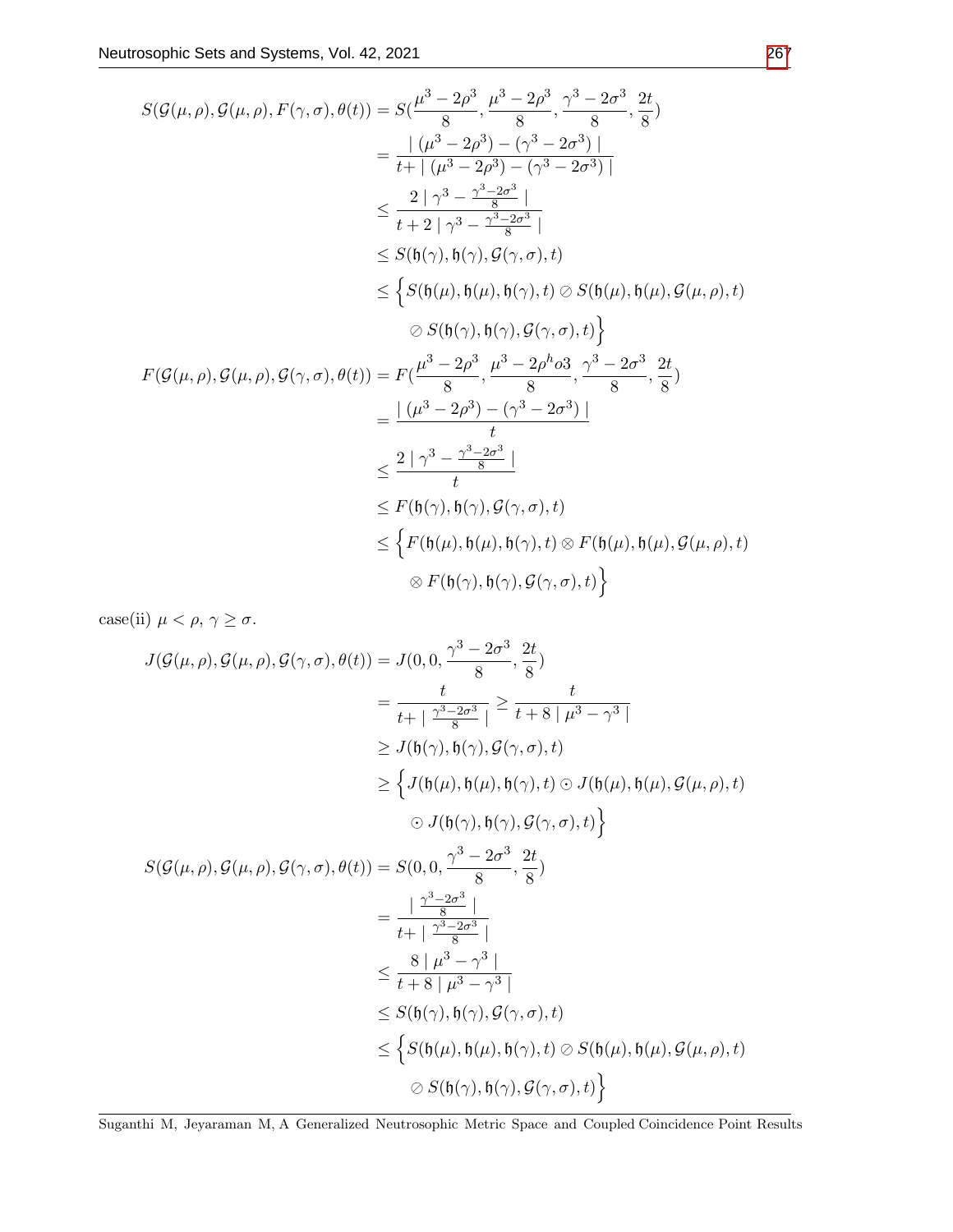$$
F(\mathcal{G}(\mu,\rho),\mathcal{G}(\mu,\rho),\mathcal{G}(\gamma,\sigma),\theta(t)) = F(0,0,\frac{\gamma^3 - 2\sigma^3}{8},\frac{2t}{8})
$$
  
\n
$$
= \frac{\left|\frac{\gamma^3 - 2\sigma^3}{8}\right|}{t}
$$
  
\n
$$
\leq \frac{8|\mu^3 - \gamma^3|}{t}
$$
  
\n
$$
\leq F(\mathfrak{h}(\gamma),\mathfrak{h}(\gamma),\mathcal{G}(\gamma,\sigma),t)
$$
  
\n
$$
\leq \left\{F(\mathfrak{h}(\mu),\mathfrak{h}(\mu),\mathfrak{h}(\gamma),t)F(\mathfrak{h}(\mu),\mathfrak{h}(\mu),\mathcal{G}(\mu,\rho),t)\right\}
$$
  
\n
$$
\otimes F(\mathfrak{h}(\gamma),\mathfrak{h}(\gamma),\mathcal{G}(\gamma,\sigma),t)\right\}
$$

case(iii)  $\mu < \rho, \gamma < \sigma$ .

This case is obvious, since we have that

 $J(\mathcal{G}(\mu,\rho),\mathcal{G}(\mu,\rho),\mathcal{G}(\gamma,\sigma),\theta(t))=1,$  $S(G(\mu, \rho), \mathcal{G}(\mu, \rho), \mathcal{G}(\gamma, \sigma), \theta(t)) = 0,$  $F(\mathcal{G}(\mu,\rho),\mathcal{G}(\mu,\rho),\mathcal{G}(\gamma,\sigma),\theta(t))=0.$ 

We have thus shown that G and h fit into the theorem [3.1.](#page-7-1) Therefore G and h must have a coupled coincidence point and it is the point  $(0, 0)$ .

#### 4. Conclusion

This work built a generalized neutrosophic metric space, called J-Neutrosophic metric space, based on the concept of neutrosophy. We proved coupled coincidence point results for JNcompatible mappings satisfying certain conditions. As the space introduced here considers the indeterminacy along with the degree of nearness and the degree of non-nearness and generalizes the ideas of intuitionistic sets, fuzzy sets, classical sets, paraconsistent sets and dialetheist sets, this work has the scope of further extension and analysis.

Conflicts of Interest: The authors declare no conflict of interest.

### References

- <span id="page-15-1"></span>1. Attanssov, K., Intuitionistic fuzzy sets. Fuzzy sets and systems 1986, 20, 87-96.
- <span id="page-15-3"></span>2. Bhaskar, T.G.; Lakshmikantam, V., Fixed point theorems in partially ordered metric spaces and applications. Nonlinear Anal. 2006, TMA 65, 1379-1397.
- <span id="page-15-0"></span>3. Cantor, G., Ueber eine Eigenschaft des Begriffes aller reelen algenraishen Zahlen. Journal fiir die reine und angewandte Mathematic 1874, 77, 258-262.
- <span id="page-15-2"></span>4. Das, R., Smarandache, F., Tripathy, B.C., Neutrosophic fuzzy matrices and some algebraic operations. Neutrosophic Sets and Systems, 2020, 32,401-409.
- 5. Das, R.; Tripathy, B.C., Neutrosophic multi-set topological space. Neutrosophic Sets and Systems, 2020, 35, 142-152.

Suganthi M, Jeyaraman M, A Generalized Neutrosophic Metric Space and Coupled Coincidence Point Results